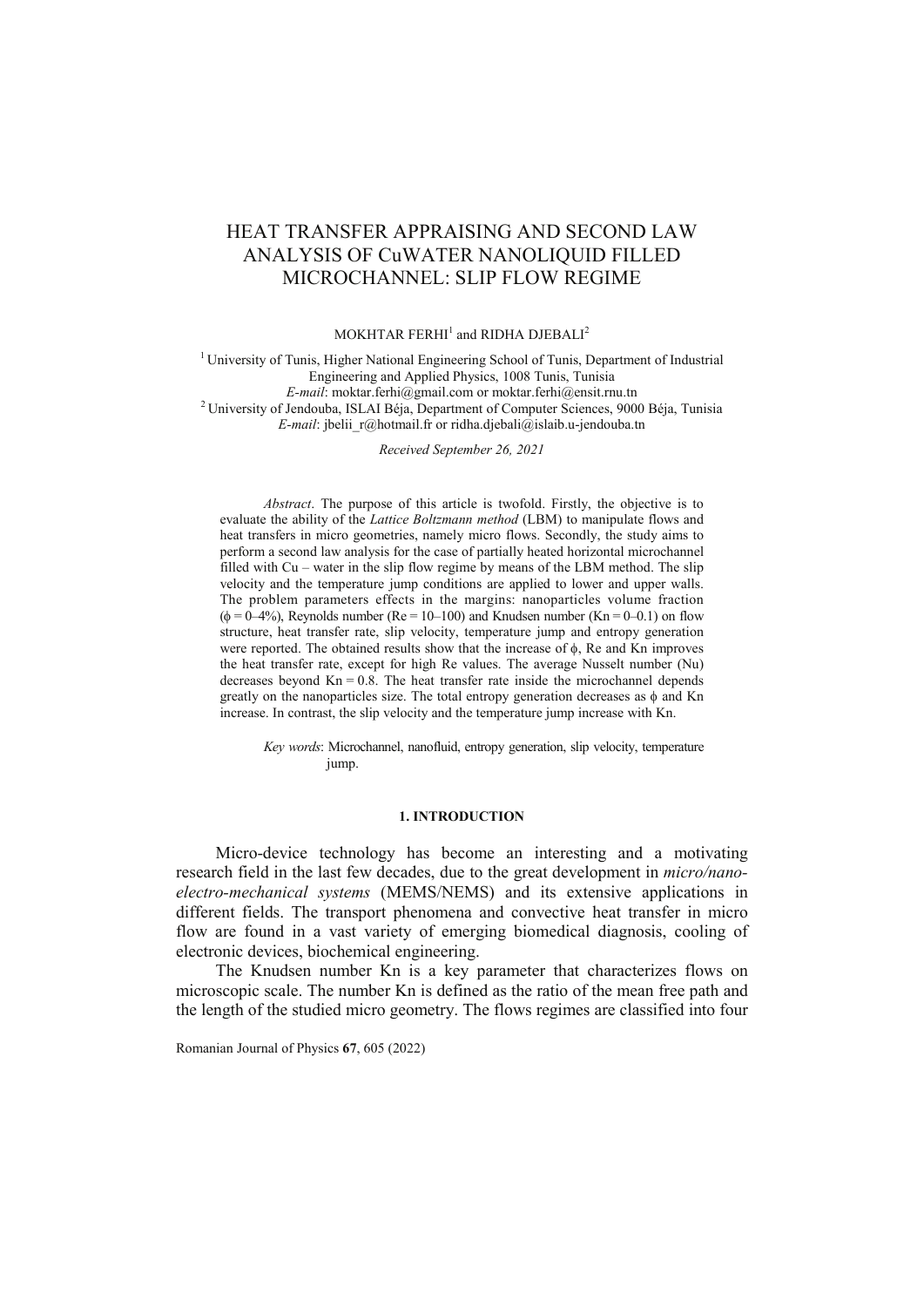types [1–4]: The continuum regime (Kn  $\leq 10^{-3}$ ), the slip regime (10<sup>-3</sup>  $\leq$  Kn  $\leq 10^{-1}$ ), the transitional regime ( $10^{-1}$  < Kn < 10) and the molecular regime (Kn > 10).

Tackling the investigation of the thermofluidic characteristics of microflow has been the subject of many research efforts. Elgannouni *et al.* [5] used the *Thermal Lattice Boltzmann Method* (TLBM) to analyze the hydrodynamic and thermal characteristics of two cases of micro-Poiseuille flow driven by a constant inlet velocity. The first case consisted of a micro flow with uniform temperature at the walls (equal to zero) and a hot temperature at the inlet. However, in the second case, the gas flow is generated by the decrease effect of temperature at the walls. In both cases slip velocity and temperature jump conditions are used. It has been proven that the key parameter used for simulating gas microflow; which is the Knudsen number; has a great influence on the isotherms, velocity and temperature profiles, and Nusselt number.

Afrouzi *et al.* [6] performed a numerical investigation on the effect of viscous dissipation of forced convection in a microchannel filled with  $Al_2O_3/water$ nanofluid and subjected to an ascending non-uniform magnetic field using the *Lattice Boltzmann Method* (LBM). Both slip velocity and temperature jump are used again. Authors have asserted that the volume fraction and Hartmann number tend to increase the friction coefficient and the Nusselt number. In addition, the rise in dimensionless slip coefficient B reduces the friction coefficient and the centerline velocity. On the other hand, the increase in the Hartmann number tends to diminish the centerline velocity and improve the friction coefficient.

Kalteh and Abedinzadeh [7] investigated numerically by means of LBM *Magnetohydrodynamic* (MHD) forced convection in a two-dimensional microchannel filled with  $Al_2O_3$ -water nanofluid. The temperature of microchannel lower wall is kept constant, while the upper wall is insulated. It was found that the increase of nanoparticles volume fraction enhances the heat transfer rate with 17%. The heat transfer coefficient is improved by the augmentation of the convective effects. They have noticed that the magnetic field has a great influence on the friction factor but does not significantly affect the heat transfer rate.

Afrand *et al.* [8] examined the effects of slip velocity and uniform vertical magnetic field in a parallel plate microchannel filled with FMWCNT–water nanofluid using the *finite volume method* (FVM). The nanoliquid is driven by a constant velocity and hot temperature at the inlet. The temperature of the microchannel entrance wall is insulated but the rest of the length is kept constant. It was once again proved that the slip velocity grows and the centerline velocity undergoes a reduction with increasing the slip coefficient and the Hartmann number. The effect of slip coefficient is remarkable with change of Hartmann (Ha) numbers. The convective effects and the magnetic field improve the heat transfer rate. Karimipour *et al.* [9] studied the effect of MHD and slip velocity on forced convection nanofluids in a microchannel with constant heat flux at a part of the upper wall. The insulated condition is applied at all other microchannel flow.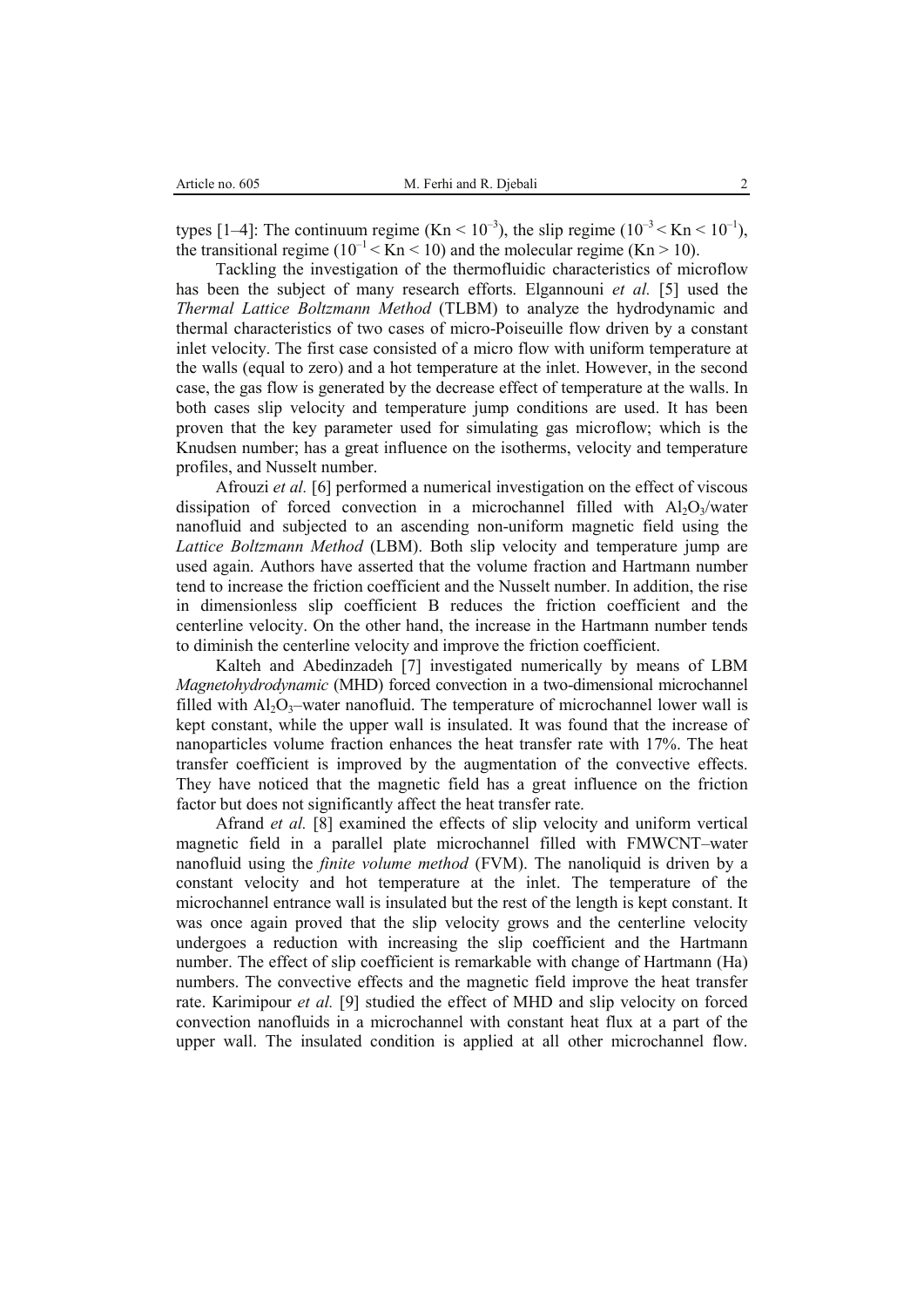Authors have concluded that the rise in the slip coefficient increases both the slip velocity and the heat transfer rate while it decreases the centerline velocity. The increase in the magnetic field strength leads to the slip velocity development. The imposed transverse magnetic field has thus a significant effect on the heat transfer efficiency in the thermally developing region.

Karimipour and Afrand [10] used the FVM to perform the MHD forced convection nanofluids on the slip velocity and temperature jump in a twodimensional microchannel. Authors have concluded that the Hartmann number has a great influence on the slip velocity and a negligible effect on the temperature jump. The augmentation in slip coefficient increases the slip velocity and temperature jump. The heat transfer rate depends strongly on Re, Ha and u. Besides, the effects of Ha and u are pronounced for higher convective force.

Karimipour *et al.* [11] investigated numerically the fluid flow and heat transfer in a long microchannel under the effect of vertical magnetic field using the finite volume approach. Both slip velocity and temperature jump conditions are applied near the horizontal walls. The effects of ceramic  $(A<sub>1</sub>, O<sub>3</sub>)$  and metallic  $(A<sub>2</sub>)$ nanoparticles were investigated. Researchers have proved that the increase in slip coefficient reduces Nusselt number and increases the slip velocity especially at higher Hartmann numbers. Therefore, it has been recommended using ceramic nanofluid in order to enhance the heat transfer rate from the microchannel.

Karimipour [12] performed a numerical study in a microchannel filled with Ag,  $Al_2O_3$ , and Cu/water nanofluids using LBM. The specular reflective bounce back model [13] and diffusive scattering boundary condition [14] are applied for the slip velocity and temperature jump conditions, respectively. Researchers recommended applying nanofluid with a lower value of slip coefficient and higher value for the nanoparticles volume fraction and Prandtl number (Pr) to enhance the heat transfer rate.

Zhang *et al*. [15] explored numerically the effects of buoyancy force and thermal boundary condition on mixed convection in different models of microchannel using the LBM. The specular reflective bounce back model [13] is applied for the slip velocity and *general purpose thermal boundary condition* (GPTBC) [16] is used to simulate temperature jump condition. Researchers have argued that the buoyancy force affects the velocity distribution at the inlet region. At higher Grashof number (Gr), a negative velocity is generated by the formation of the backflow. This feature facilitates the heat transfer near the top wall for all studied models. The thermal performance is most positive for the case when the top wall is heated.

Mozaffari *et al.* [17] studied the nanofluid mixed convection in a microchannel using LBM. The flow is induced by a constant temperature at the walls, equal to 1, uniform velocity and cold condition for temperature at the inlet. The micro aspect is highlighted based on the slip velocity and temperature jump conditions applied to the horizontal microchannel walls. It has been deduced that the growth in the slip coefficient leads to an increase in the slip velocity and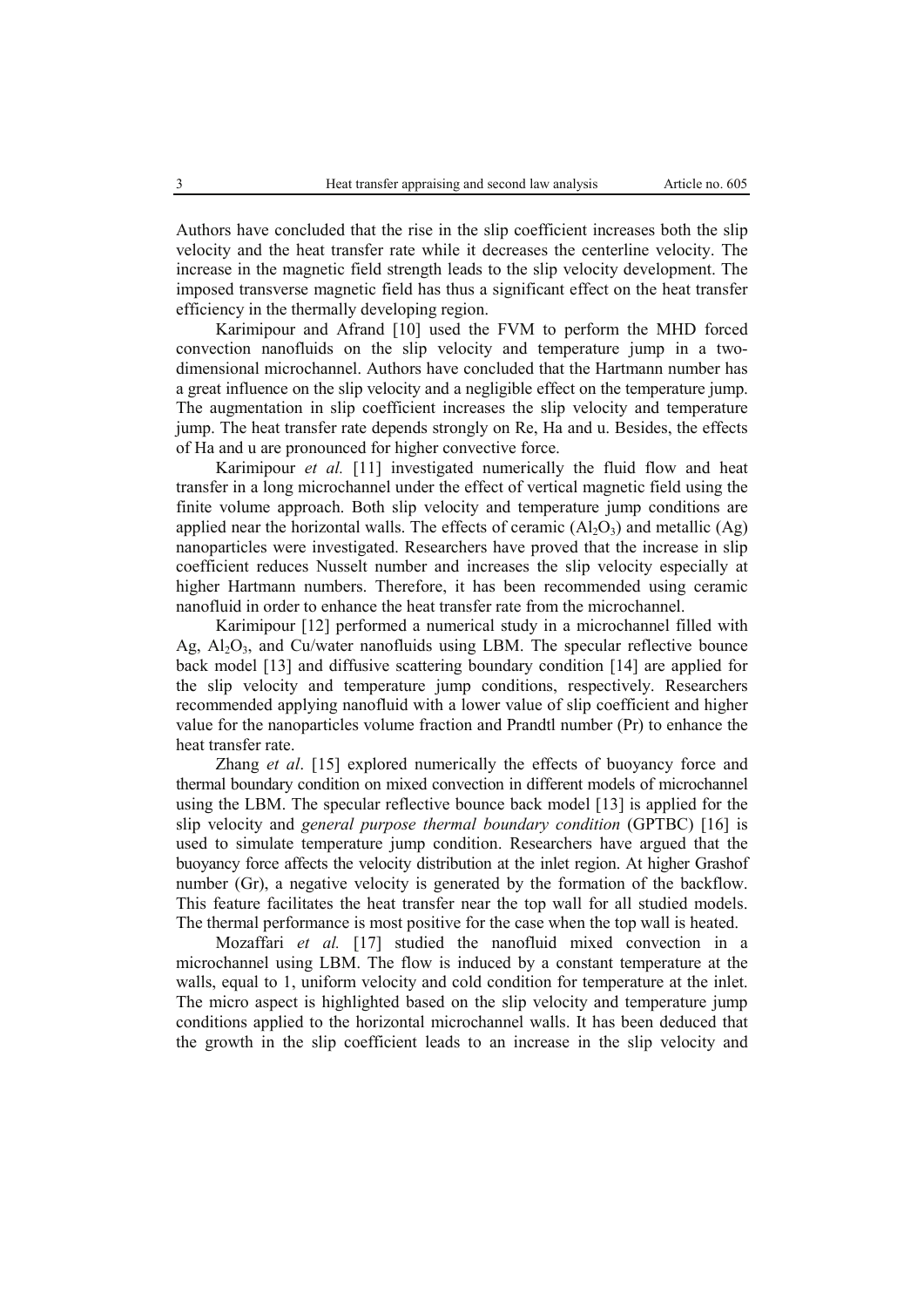temperature jump, which reach their maximum in the input region. It has also been noticed that the introduction of the gravity term in the Boltzmann equation creates powerful buoyancy motions at the input area. This feature changes the slip velocity and friction coefficient of the microflow. Mozaffari *et al.* [18] used the LBM to perform a relatively similar study to Mozaffari *et al.* [17], but with constant heat flux at the wall boundaries. The addition of the term of gravity in the Boltzmann equation as an external force has shown the latter's effect on different inclination angles of the microchannel. The gravity affects the hydrodynamic and thermal proprieties of the flow. Besides, the velocity and temperature goes up with respect to inclination angle and Kn. The heat transfer rate depends strongly on the augmentation of Gr numbers.

Zarita and Hachemi [19] used the LBM to analyze the heat transfer enhancement in a microchannel filled with Ag-water nanofluid. The results have shown that increasing Kn number leads to an increase of the slip velocity and reduction of the local heat transfer which consequently reduces the friction coefficient  $C_f$  Re. It has been also found that the increase in Kn number reduces the heat transfer rate.

Raisi *et al.* [20] used the FVM to investigate the forced convection in a microchannel crossed Cu-water nanofluid. The middle section walls are heated with a constant temperature, while the rest of the walls are insulated. The microflow is generated by a constant velocity and cold temperature at the inlet. Remarkably, the slip coefficient reveals no considerable effect on the heat transfer at low Re numbers, whereas at high Re numbers the increase in the slip coefficient increases the heat transfer rate.

Arabpour *et al.* [21] use the FVM to study the effect of slip velocity on the fluid flow and heat transfer of MWCNT-kerosene nanofluid in a double layer microchannel. They found that by raising the Re, the nanoparticles volume fraction and the slip coefficient, the wall thickness decreases and the Nusselt number multiplies.

Monaledi and Makinde [22] appraise the effect of nanoparticle injection and distribution on entropy generation of a microchannel crossed with Cu-water nanofluid using the modified Buongiorno's nanofluid model. The obtained results show that the nanofluid generates more entropy as compared to the base fluid, while the Bejan number is more important for the base fluid. Entropy production is more visible at the walls and less along the microchannel core region. As γ, Le, N<sub>b</sub> and Ec grow, entropy generation rate raises, while an increase in  $N_t$  reduces the entropy production. Bejan number undergoes a reduction with  $\gamma$  and N<sub>b</sub> but multiply with  $N_t$ .

Sindhu *et al*. [23] used the Runge–Kutta–Fehlberg integration scheme to examine the influence of radiation on nanoliquid flow through a vertical microchannel in the presence of heat source. The obtained results show that the entropy generation rate decline with the slip parameter A. The increase of Bi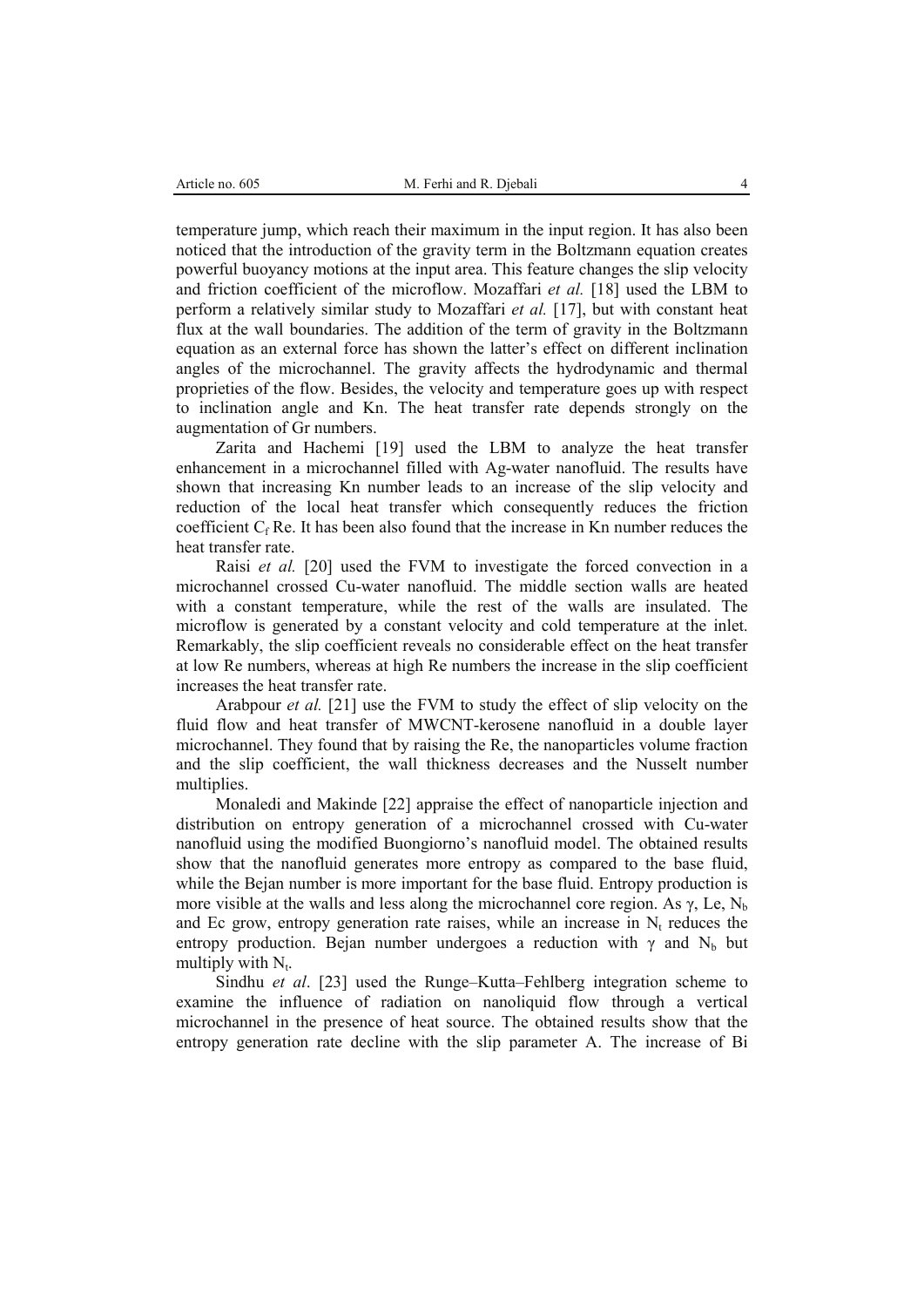results to higher entropy of the nanoliquid. Similarly the increase of Br enhances the total entropy inside the microchannel. The significant improvement in entropy generation occurs when greater values of H. Bejan number grow across the microchannel with greater values of Bi. Finally, Lamina-shaped MWCNT has higher Bejan number.

Al-Rashed *et al.* [24] investigated numerically the entropy generation of a non-Newtonian nanofluid containing CuO nanoparticles in an offset strip-fin *microchannel heat sink* (MCHS). Results have revealed that the increase of the Re from100 to 300, and the significant decline of the total entropy generation rate. However, augmenting  $\text{Re}(\text{Re} > 300)$  leads to a rise of the total entropy generation rate.

For motivating researchers in the domain of micro-thermal systems, Huminic and Huminic [25] performed a comprehensive review on the entropy generation in different configurations (microchannels, minichannels, and cavities) using nanofluids/hybrid nanofluids. Awad [26] reported a review on the entropy generation on microchannels and includes recommendations for future studies in this field.

The contemporary study aims to numerically examine the flow, convective heat transfer and  $S_{gen}$  analysis in the case of a uniquely heated microchannel crossed with Cu/water in the slip flow regime. The slip velocity and the temperature jump conditions are used to incorporate the micro aspect. The Brownian motion is considered in the nanofluid thermal conductivity model. The flow and heat transfer characteristics, and the irreversibility are thoroughly investigated in terms of various dimensionless independent variables such as: nanoparticles volume fraction, diameter size, Re and Kn numbers.

### **2. PROBLEM STATEMENT**

The physical problem of the current study consists of a two-dimensional microchannel of width L and height H ( $L/H = 4$ ) (Figure 1). The nanofluid flow is driven along the microchannel by a constant velocity and a cold temperature at the inlet  $(U_{in}$  and  $T_{in}$ ; respectively). Parts of the microchannel walls, located near the entrance, the middle, and at the outlet of the microchannel, are insulated. At the remaining parts, the microflow is induced by the effect of a uniform temperature which is equal to one  $(T_H)$ .

#### **3. MATHEMATICAL FORMULATION AND BOUNDARY CONDITIONS**

The flow and heat transfer in the microchannel crossed with Cu-water nanofluid are governed by the non-dimensional Navier–Stokes coupled with the energy equations [20]: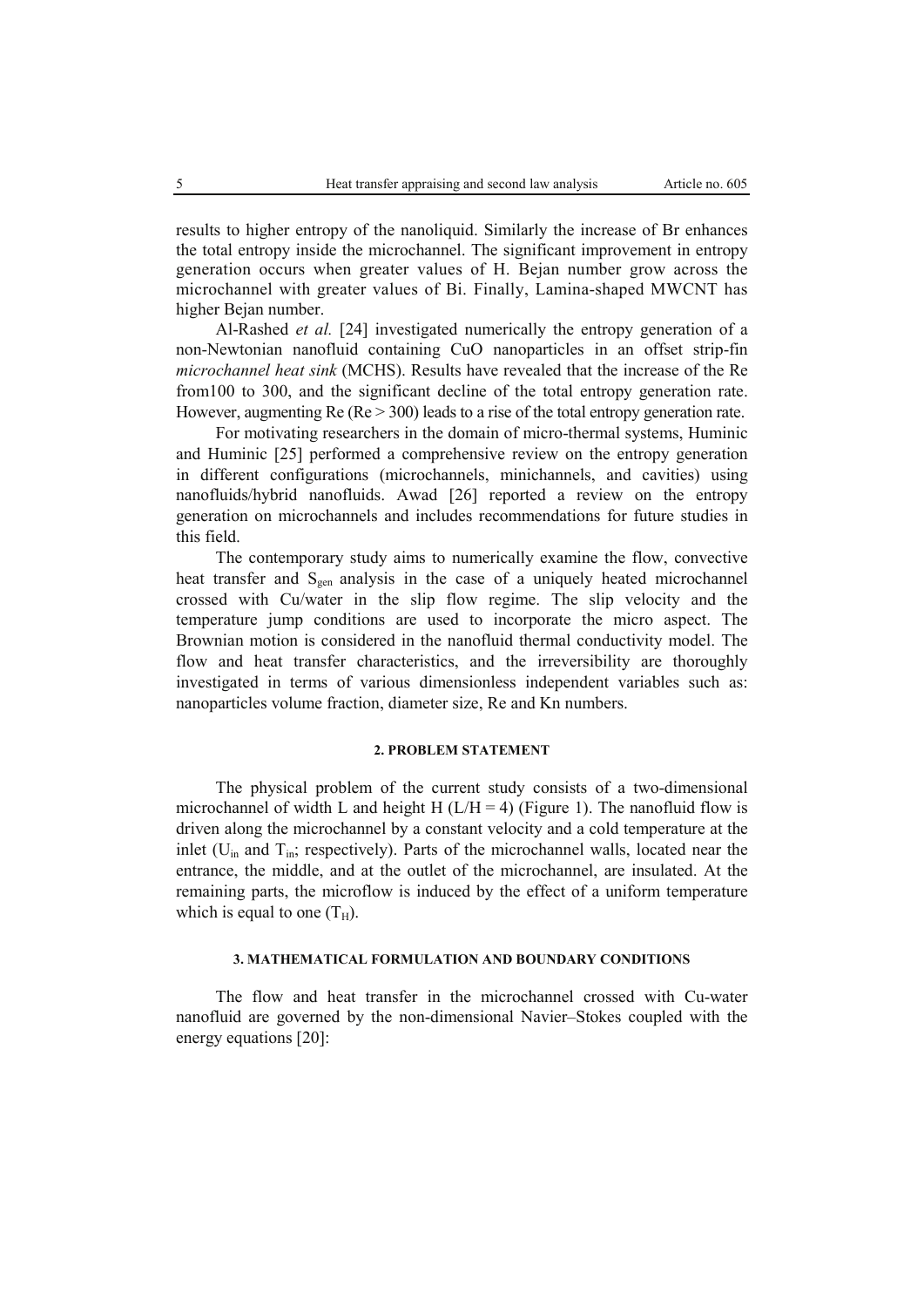

Fig. 1 – Scheme of studied configuration (a), the  $D_2Q_9$  model (b) and the distribution functions (c) in the boundaries of the microchannel.

Continuity equation

$$
\frac{\partial U}{\partial X} + \frac{\partial V}{\partial Y} = 0\tag{1}
$$

Momentum equation

$$
U\frac{\partial U}{\partial X} + V\frac{\partial U}{\partial Y} = -\frac{\partial P}{\partial X} + \frac{\mu_{nf}}{\rho_{nf}\nu_f} \frac{1}{\text{Re}} \left(\frac{\partial^2 U}{\partial X^2} + \frac{\partial^2 U}{\partial Y^2}\right)
$$
(2)

$$
U\frac{\partial V}{\partial X} + V\frac{\partial V}{\partial Y} = -\frac{\partial P}{\partial Y} + \frac{\mu_{nf}}{\rho_{nf}v_f} \frac{1}{\text{Re}} \left( \frac{\partial^2 V}{\partial X^2} + \frac{\partial^2 V}{\partial Y^2} \right)
$$
(3)

Energy equation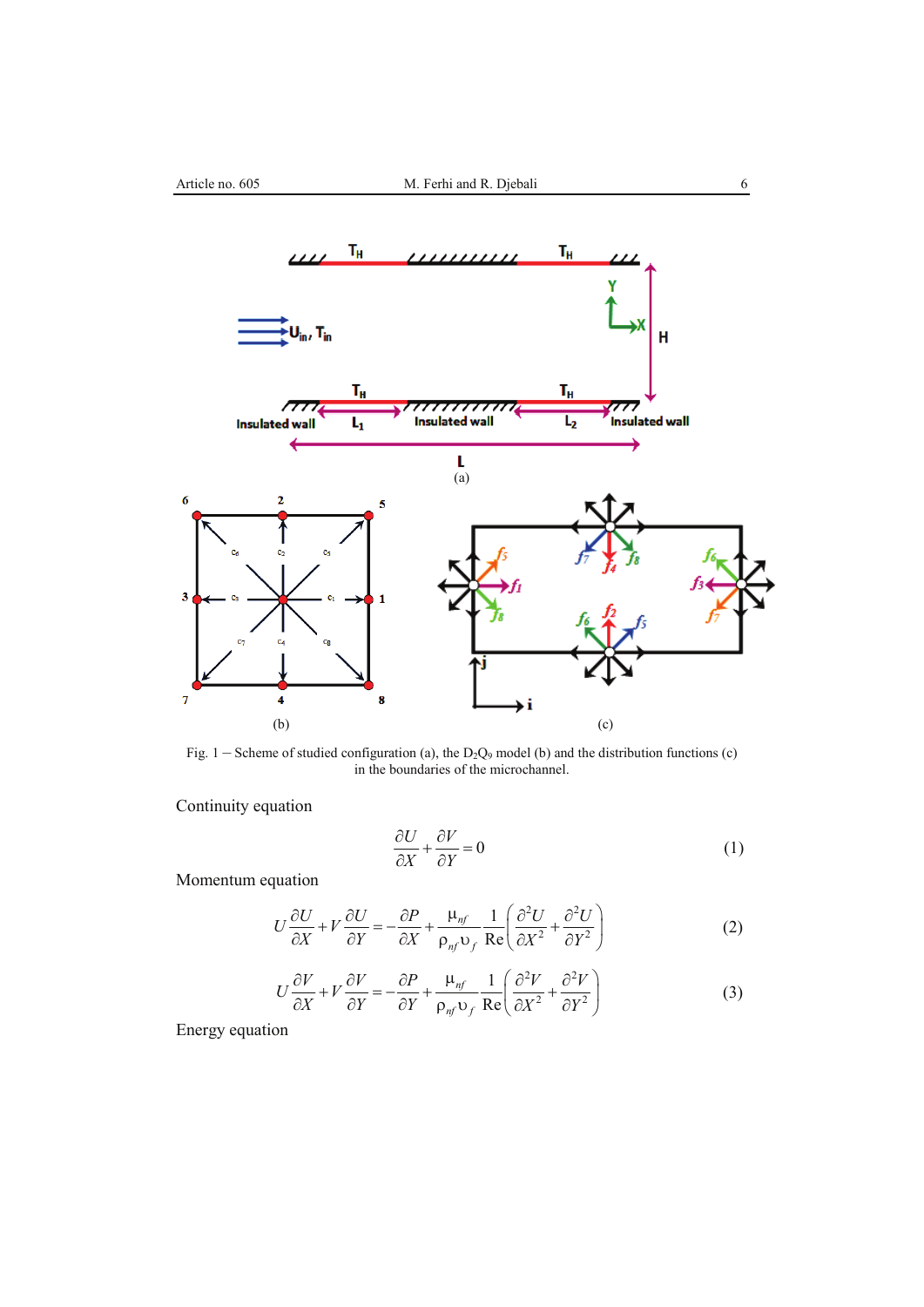$$
U\frac{\partial\theta}{\partial X} + V\frac{\partial\theta}{\partial Y} = \frac{\alpha_{nf}}{\alpha_f} \frac{1}{\text{Re Pr}} \left( \frac{\partial^2 \theta}{\partial X^2} + \frac{\partial^2 \theta}{\partial Y^2} \right)
$$
(4)

Near the horizontal walls, the modeling of the flow and heat transfer need to apply the slip velocity and temperature jump conditions in its dimensional forms ([27, 5, 19]):

$$
u_{y=0}^{slip} = u_{x,y=0} - u_{x,\text{paroi}} = \sigma Kn \left( \frac{\partial u}{\partial y} \right)_{y=0}
$$
 (5)

$$
u_{y=H}^{slip} = u_{x, \text{paroi}} - u_{x, y=H} = \sigma Kn \left(\frac{\partial u}{\partial y}\right)_{y=H}
$$
 (6)

$$
T_{x,y=0}^{jump} = T_{x,y=0} - T_{x,\,\text{paroi}} = \zeta \mathbf{Kn} \left( \frac{2\gamma}{(\gamma+1)Pr} \right) \left( \frac{\partial T}{\partial y} \right)_{y=0} \tag{7}
$$

$$
T_{x,y=H}^{jump} = T_{x,\,\text{paroi}} - T_{xy=H} = \zeta \text{Kn} \left( \frac{2\gamma}{(\gamma+1)Pr} \right) \left( \frac{\partial T}{\partial y} \right)_{y=H}
$$
 (8)

σ, ξ , γ, Kn and Pr are respectively, the tangential momentum accommodation coefficient, the thermal accommodation coefficient, the specific heat transfer ratio, Knudsen number and Prandtl number. At the inlet:

$$
U=U_{\text{in}}, T=T_{\text{in}}=0\tag{9}
$$

At the outlet:

$$
\frac{\partial U}{\partial Y} = \frac{\partial V}{\partial Y} = \frac{\partial T}{\partial Y} = 0
$$
\n(10)

# **4. NUSSELT NUMBER CALCULATION**

Heat transfer characteristic of the microflow can be determined using the Nusselt number. The Nusselt number in its local form along the horizontal bottom wall of the microchannel is calculated as follows:

$$
Nu_{b} = -\frac{k_{nf}}{k_{f}} \left(\frac{\partial T}{\partial Y}\right)_{X=0}
$$
 (11)

Therefore, the average Nusselt number is calculated as follows: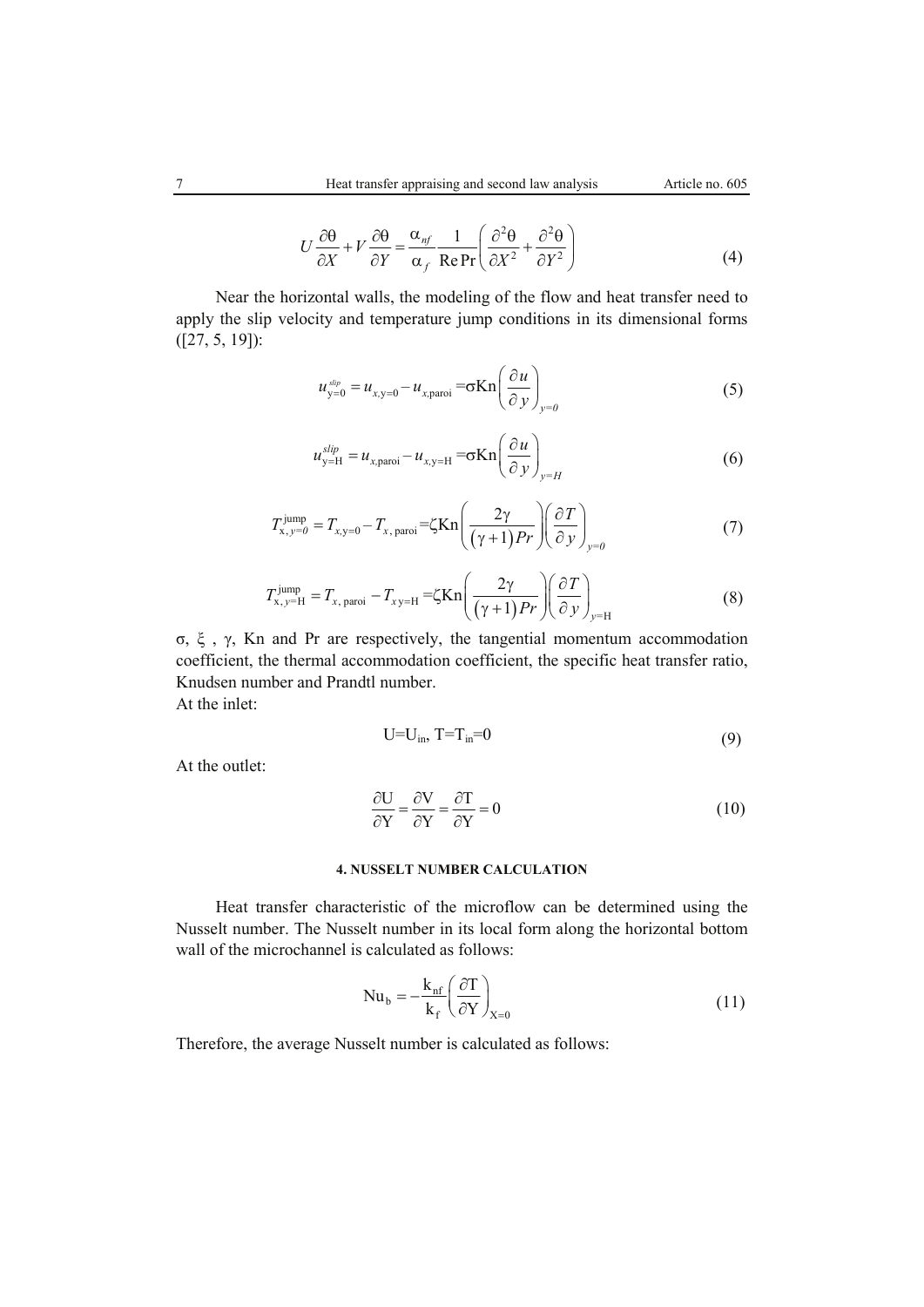$$
\overline{\mathrm{Nu}_{b}} = -\frac{1}{L} \frac{k_{\mathrm{nf}}}{k_{\mathrm{f}}} \int_{0}^{L} \left(\frac{\partial T}{\partial Y}\right)_{X=0} \tag{12}
$$

### **5. ENTROPY GENERATION**

The local dimensionless entropy generation is the results of the sum of the *irreversible heat transfer* (HTI) and *fluid friction* (FFI) [28–32].

$$
S_{gen\_local} = HTI + FFI
$$
 (13)

$$
S_{gen\_local} = \left\{ \frac{\partial^2 \theta}{\partial X^2} + \frac{\partial^2 \theta}{\partial Y^2} \right\} + \zeta_1 \left\{ 2 \left[ \left( \frac{\partial U}{\partial X} \right)^2 + \left( \frac{\partial V}{\partial Y} \right)^2 \right] + \left( \frac{\partial U}{\partial Y} + \frac{\partial V}{\partial X} \right)^2 \right\} \tag{14}
$$

The irreversibility distribution ratio and the local Bejan number are defined as:

$$
\zeta_1 = \frac{\mu_{hnf} T_0}{k} \left(\frac{\alpha}{H\Delta T}\right)^2 = 10^{-5}
$$
\n(15)

$$
Be_{local} = \frac{HTI}{S_{gen\_local}}
$$
 (16)

The total entropy generation,  $S_{gen}$  and the Bejan number, Be are calculated by the integration over the whole domain  $\Omega$  as:

$$
S_{gen} = \iint_{\Omega} S_{gen\_local} dX dY \text{ and } \text{Be} = \iint_{\Omega} \text{Be}_{local} dX dY \tag{17}
$$

The Bejan number Be is a parameter reflecting the importance of heat transfer irreversibility in the domain. When  $Be > 0.5$ ,  $Be < 0.5$ , HTI and the FFI are the dominant.

#### **6. NUMERICAL METHOD**

To simulate flow and heat transfer in a microchannel the *Lattice Boltzmann Method* (LBM) is used with the  $D_2Q_9$  model (Figure 1b) for both dynamic and thermal fields [33–40]. The lattice Boltzmann method has been used successfully in various classic and emerging scientific and engineering fields and has proven a powerfulness to pose an alternative to classical discretization methods [41–45].

### 6.1. LATTICE BOLTZMANN EQUATION

After introducing the BGK approximation, the LB equation with external term force is solved. Consequently, the distribution function is written as: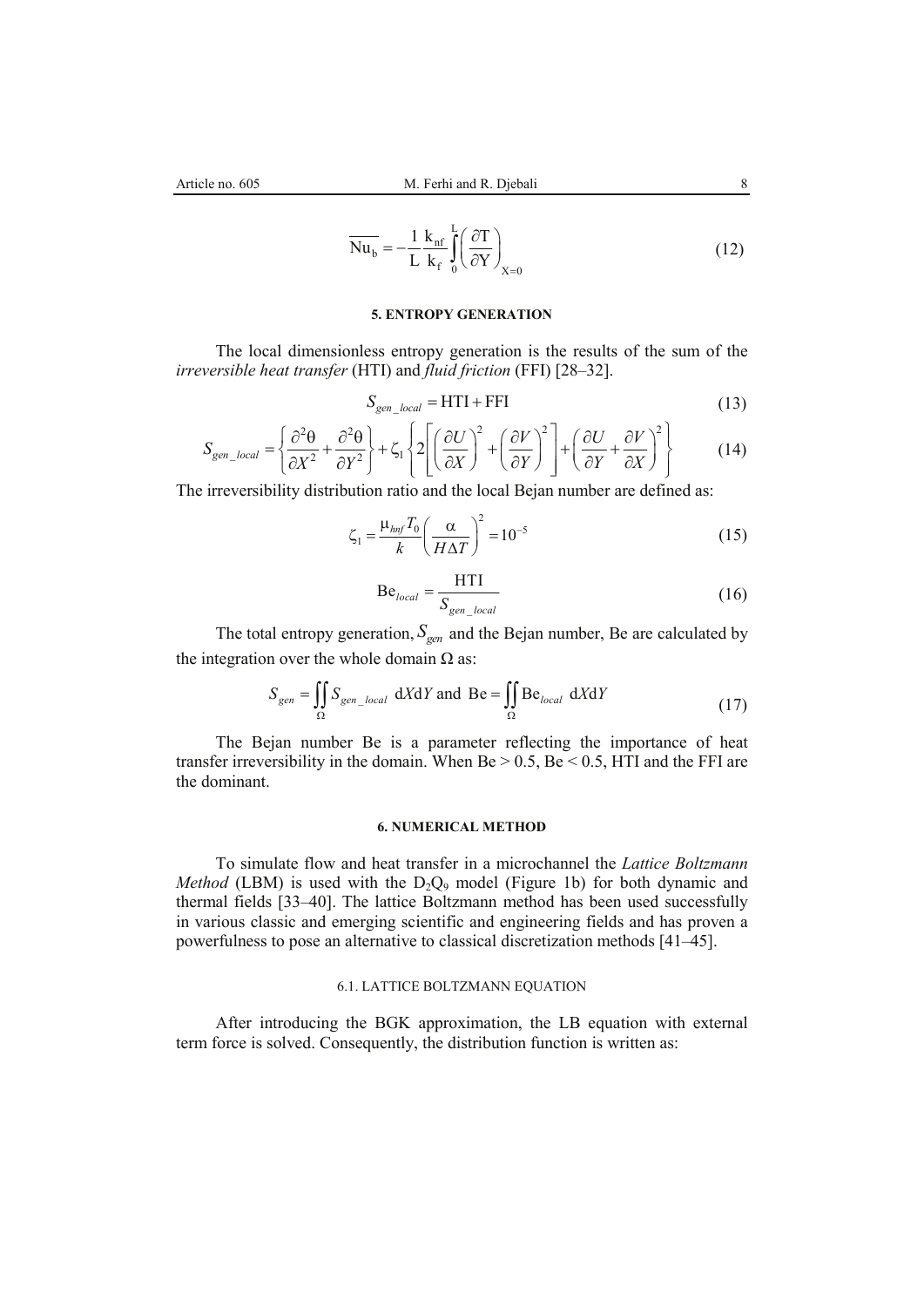$$
f_i(x+c_i\Delta t, t+\Delta t) = f_i(x,t) + \frac{\Delta t}{\tau} \Big[ f_i^{eq}(x,t) - f_i(x,t) \Big] + \Delta t F_i
$$
 (18)

where  $\Delta t$ ,  $c_i$ ,  $F_i$  and  $f_i^{\text{eq}}$  denotes respectively the lattice time step, the discrete lattice velocity in direction i, the external force in direction of lattice velocity  $(c_i)$ , the relaxation time and the equilibrium distribution function.

The LBM utilize two distribution functions, *f* and *g* in both flow and temperature fields; the equilibrium distribution functions are calculated as follows:

$$
f_i^{eq} = \omega_i \rho \left( 1 + 3 \frac{c_i u}{c_s^2} + \frac{9}{2} \frac{(c_i u)^2}{c_s^4} - \frac{3}{2} \frac{(u)^2}{c_s^2} \right)
$$
 (19)

$$
g_i^{eq} = \text{T}\omega_i \left( 1 + 3 \frac{c_i u}{c_s^2} \right) \tag{20}
$$

Where  $\omega_i$  is the whiting factor,  $\rho$  is the lattice fluid density and u is the lattice fluid velocity

$$
\omega_{i=0} = \frac{4}{9}, \ \omega_{i=1-4} = \frac{1}{9}, \ \omega_{i=5-8} = \frac{1}{36}, \ c_{s} = \frac{c_{i}}{\sqrt{3}}
$$

#### 6.2. HYDRODYNAMIC BOUNDARY CONDITIONS

The unknown distribution functions at the inlet are calculated using the boundary condition proposed by Zou and He [46] as follows:

$$
\rho_{in} = \frac{f_0 + f_2 + f_4 + 2(f_3 + f_6 + f_7)}{1 - U_{in}} \tag{21}
$$

$$
f_1 = f_3 + \frac{2}{3} \rho U_{\text{in}} \tag{22}
$$

$$
f_5 = f_7 + \frac{1}{2}(f_4 - f_2) + \frac{1}{6}\rho U_{\text{in}}
$$
 (23)

$$
f_8 = f_6 - \frac{1}{2} (f_4 - f_2) + \frac{1}{6} \rho U_{\text{in}} \tag{24}
$$

At the outlet, a second order extrapolation scheme is used [47]:

$$
f_3(x_{\text{outlet}}, j) = 2 \times f_3(x_{\text{outlet}} - 1, j) - f_3(x_{\text{outlet}} - 2, j)
$$
 (25)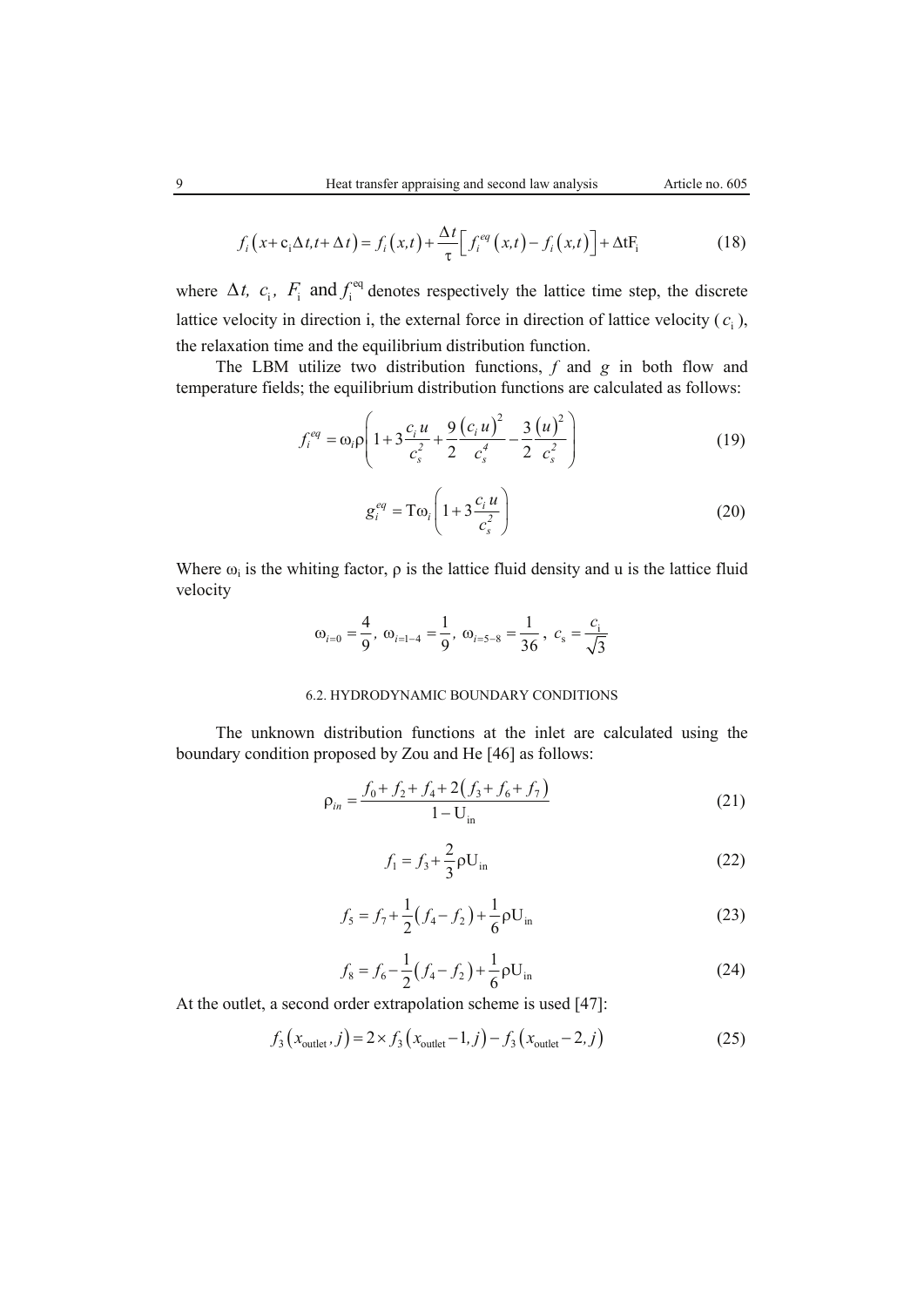$$
f_6(x_{\text{outlet}}, j) = 2 \times f_6(x_{\text{outlet}} - 1, j) - f_6(x_{\text{outlet}} - 2, j)
$$
 (26)

$$
f_7(x_{\text{outlet}}, j) = 2 \times f_7(x_{\text{outlet}} - 1, j) - f_7(x_{\text{outlet}} - 2, j)
$$
\n
$$
f_7(x_{\text{outlet}} - 2, j) \tag{27}
$$

The slip velocity condition is applied to the horizontal walls [48, 27]: At the bottom wall:

$$
\rho_{w-bottom} = f_0 + f_1 + f_3 + 2(f_4 + f_7 + f_8)
$$
\n(28)

$$
u_{x,y=0} = \lambda \frac{\left(4u_{x,y=1} - u_{x,y=2}\right)}{2 + 3\lambda} \tag{29}
$$

$$
f_2 = f_4 \tag{30}
$$

$$
f_5 = \frac{\rho_{\text{w-bound}} \left( I + u_{\text{x,y=0}} \right) - \left( f_0 + f_2 + f_4 \right)}{2} - \left( f_1 + f_8 \right) \tag{31}
$$

$$
f_6 = \frac{\rho_{\text{w}-\text{bottom}} \left(1 - u_{\text{x},\text{y}=0}\right) - \left(f_0 + f_2 + f_4\right)}{2} - \left(f_3 + f_7\right) \tag{32}
$$

At the top wall:

$$
\rho_{w-top} = f_0 + f_1 + f_3 + 2(f_4 + f_7 + f_8)
$$
\n(33)

$$
u_{x,y=H} = \lambda \frac{\left(4u_{x,y=H-1} - u_{x,y=H-2}\right)}{2 + 3\lambda} \tag{34}
$$

$$
f_4 = f_2 \tag{35}
$$

$$
f_7 = \frac{\rho_{w-top} \left( I - u_{xy=H} \right) - \left( f_0 + f_2 + f_4 \right)}{2} - \left( f_3 + f_6 \right) \tag{36}
$$

$$
f_6 = \frac{\rho_{\text{w-top}} \left( I + u_{\text{x,y-H}} \right) - \left( f_0 + f_2 + f_4 \right)}{2} - \left( f_1 + f_5 \right) \tag{37}
$$

## 6.3. THERMAL BOUNDARY CONDITIONS

The temperature jump condition applied to the horizontal wall is obtained in a similar way to the slip velocity one  $[27, 48]$ . The temperature jump coefficient is defined as:

$$
C_{jump} = \zeta Kn \left(\frac{2\gamma}{(\gamma + 1)Pr}\right) \lambda = \kappa \lambda
$$
 (38)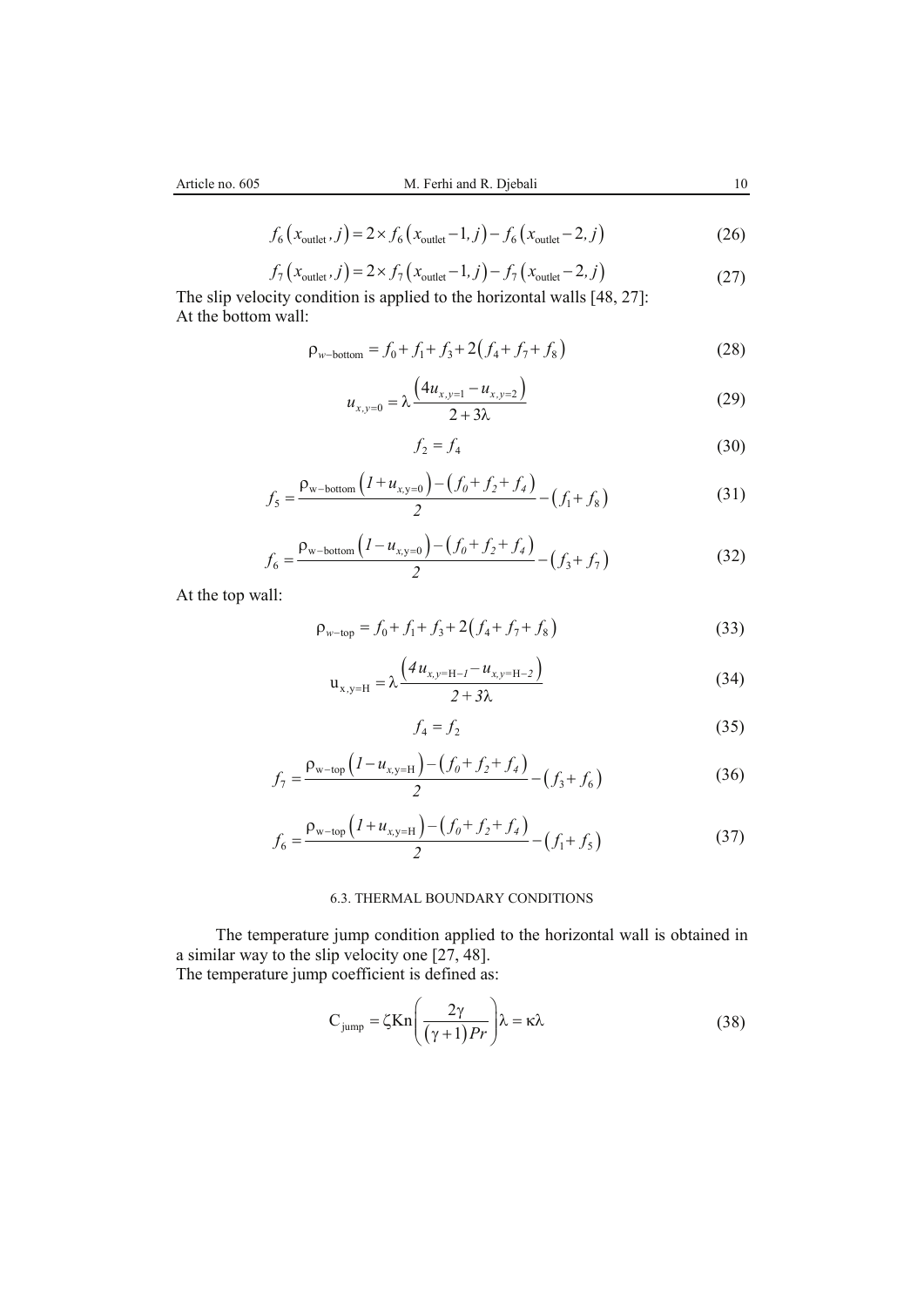At the bottom wall

$$
T_{x,y=0} = \frac{C_{\text{jump}} \left( 4 \, \text{T}_{x,y=1} - \text{T}_{x,y=2} \right) + 2 \, T_{x,paroi}}{2 + 3 \, C_{\text{jump}}} \tag{39}
$$

$$
g_2 = T_{x,y=0} \left( \omega(2) + \omega(4) \right) - g_4 \tag{40}
$$

$$
g_5 = T_{x,y=0} \left( \omega(5) + \omega(7) \right) - g_7 \tag{41}
$$

$$
g_6 = T_{x,y=0} \left( \omega(6) + \omega(8) \right) - g_8 \tag{42}
$$

At the top wall

$$
T_{x,y=H} = \frac{C_{jump} (4T_{x,y=H-I} - T_{x,y=H-2}) + 2T_{x,paroi}}{2 + 3C_{jump}}
$$
(43)

$$
g_4 = T_{x,y=H} \left( \omega(2) + \omega(4) \right) - g_2 \tag{44}
$$

$$
g_7 = T_{x,y=H} \left( \omega(5) + \omega(7) \right) - g_5 \tag{45}
$$

$$
g_{\delta} = T_{x, y=H} \left( \omega(6) + \omega(8) \right) - g_{\delta} \tag{46}
$$

At the inlet, the flow is generated by a cold temperature given as follows:

$$
g_1 = T_{\text{inlet}}\left(\omega(1) + \omega(3)\right) - g_3\tag{47}
$$

$$
g_5 = T_{inlet} \left( \omega(5) + \omega(7) \right) - g_7 \tag{48}
$$

$$
g_{\delta} = T_{\text{inlet}}\left(\omega(6) + \omega(8)\right) - g_{\delta} \tag{49}
$$

At the outlet, an extrapolation scheme is used [35]:

$$
g_3(x_w, j) = 2 \times g_3(x_w - 1, j) - g_3(x_w - 2, j)
$$
\n(50)

$$
g_6(x_w, j) = 2 \times g_6(x_w - 1, j) - g_6(x_w - 2, j)
$$
\n(51)

$$
g_7(x_w, j) = 2 \times g_7(x_w - 1, j) - g_7(x_w - 2, j)
$$
\n(52)

# **7. GRID INDEPENDENCY TEST AND CODE VALIDATION**

In order to determinate the independent solution, different grids of  $100 \times 25$ ,  $200 \times 50$  and  $400 \times 100$  for Re = 10, Kn = 0 and  $\phi = 0\%$  were explored. Results are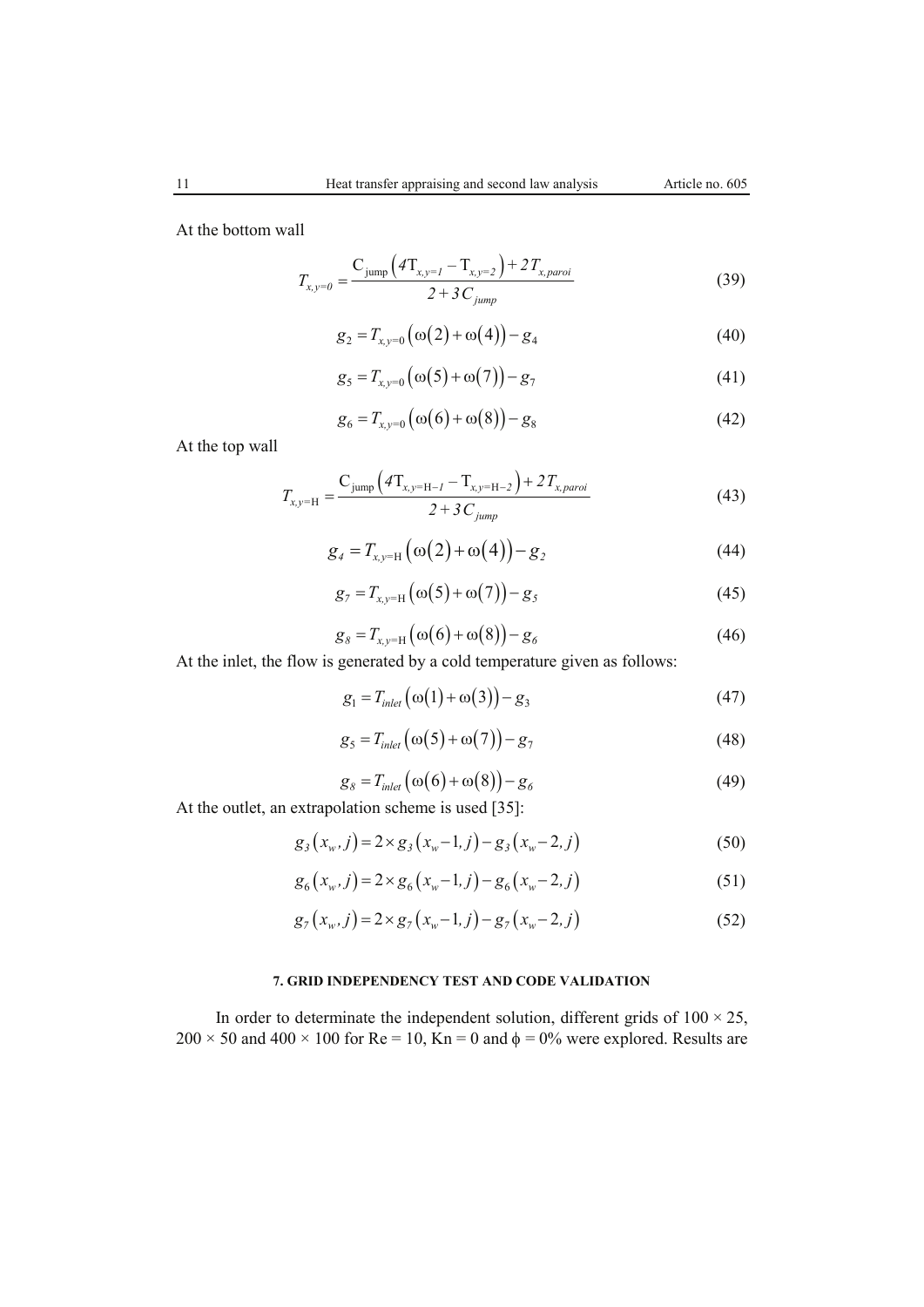presented in Table 1, which shows the effect of mesh resolution on the  $Nu_{average}$  of nanofluid through the two-dimensional microchannel. Based on the evolution of Nu<sub>average</sub> *versus* mesh resolution, the grid nodes  $200 \times 50$  is selected for the next computations.

| Table 1                                                                                        |   |  |               |  |  |
|------------------------------------------------------------------------------------------------|---|--|---------------|--|--|
| Effect of the mesh resolution on the Nu <sub>average</sub> for Kn = 0, Re = 10 and $\phi$ = 0% |   |  |               |  |  |
|                                                                                                | . |  | $ -$<br>- - - |  |  |

| Mesh                               | 00<br>ົາເ<br>$\times$<br>ت | <b>200</b><br>$\times$ 50 | 50<br>200<br>υU |
|------------------------------------|----------------------------|---------------------------|-----------------|
| <sup>1</sup> vu <sub>average</sub> | 9.85                       | 9.90                      | 9.94            |

The case of two-dimensional heated channel crossed with cold air  $(Pr = 0.71)$ was taken as a benchmark test in order to ensure that the obtained results are correct. The channel was heated from its top and bottom walls. In the first step, the velocity profile at different sections of the channel is compared with those obtained by Tang *et al.* [49] and Mohebbi *et al.* [50]. Based on the aforementioned comparisons, the present results show a good agreement. In addition, the fully-developed velocity is compared to the analytical solution ( $U_{\text{max}} = U_{\text{in}} = 1.5$ ) (Fig. 2b).

The analytical solution for fully-developed flow between two parallel plates is defined as [51].

$$
\frac{u}{u_{in}} = \frac{3}{2} \left( \frac{4y}{H} - \left( \frac{2y}{H} \right)^2 \right)
$$
(53)

Results agree with the analytical one. Besides, LBM findings are highly accurate.

#### **8. RESULTS AND DISCUSSIONS**

In the following sections, a numerical investigation has been carried out to appraise the effects of emerging parameters on the hydrodynamic and thermal characteristics and entropy generation inside a microchannel crossed by Cu-water nanofluid with a constant velocity and driven by a cold temperature at the inlet. The Patel model [52] for the nanofluid thermal conductivity and the Brinkman theoretical model for the dynamic viscosity [53] are adopted in the current study. Compared to both experimental and numerical findings, the Patel model has proven its consistency and quite good accuracy in numerous works [54, 55]. Calculations are performed using LBM in the slip flow regime. Particular efforts have been focused on the effects of the key parameters such as: Nanoparticles volume fraction  $(\phi = 0\% - 4\%)$ , diameter size of Cu nanoparticles  $(d_p)$ , Re number (Re = 5–100) and Kn number  $(0-10^{-1})$ .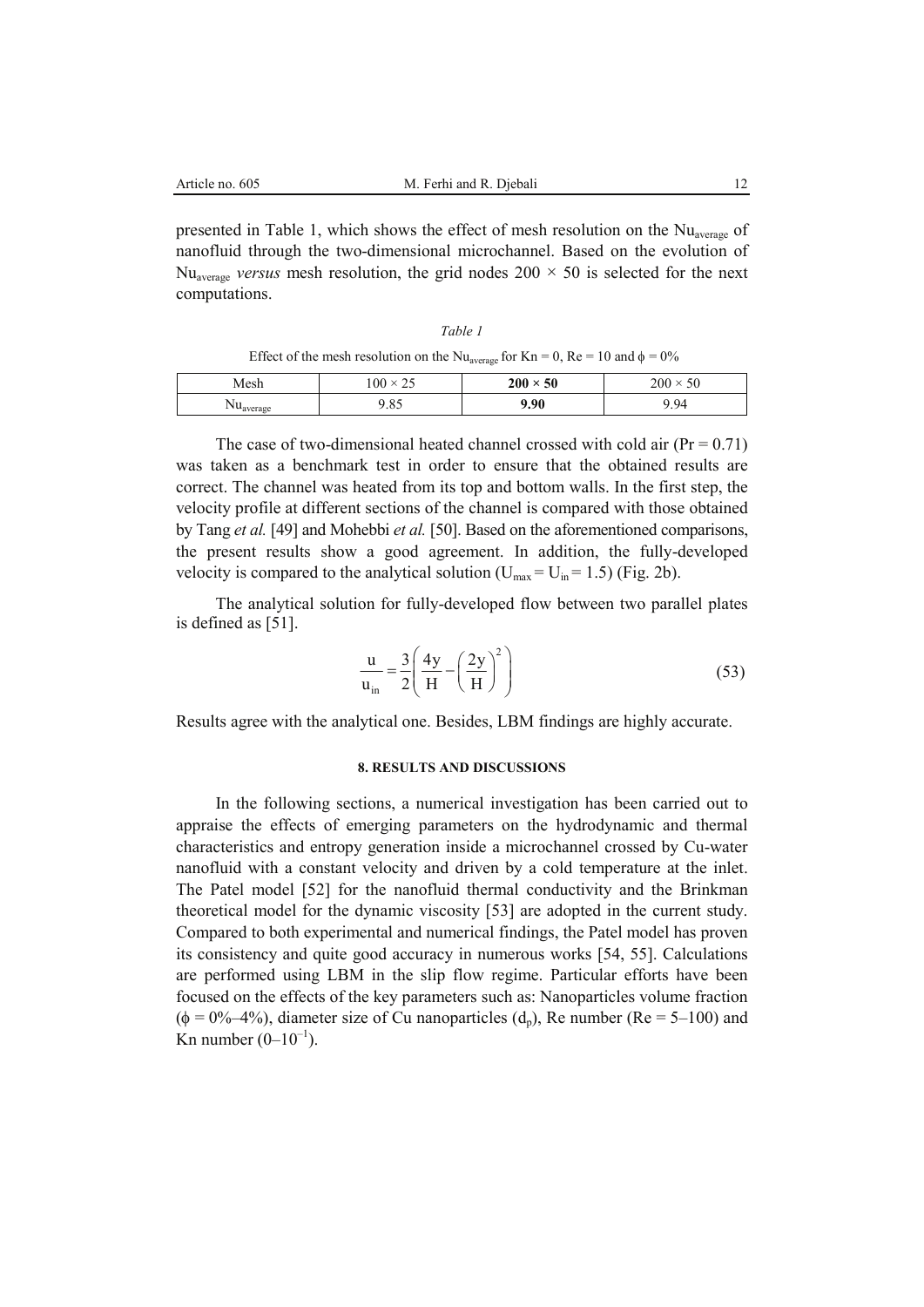# 8.1. EFFECT OF NANOPARTICLES VOLUME FRACTION AND DIAMETER SIZE

Figure 3 depicts the effects of the nanoparticles volume fraction  $(\phi)$  on the Nu<sub>average</sub> (a)  $S<sub>gen</sub>$  (b) and Be number (c) of the microchannel flow at different Re. At a given Re, it is found that the Nu<sub>average</sub> go up as  $\phi$  develops.

The addition of nanoparticles to the pure fluid improves the thermal conductivity of the mixture inside the microchannel which improves the heat transfer rate. The Nu<sub>average</sub> enhances by 26.34 and 28.63% for  $Re = 5$  and 100, respectively.



Fig. 2 – A comparison between the velocity profile at different channel sections and those obtained by Tang *et al*. [49] and Mohebbi *et al.* [50] (a) and a comparison between a fully-developed velocity and the analytical exact solution (b).

The  $S_{gen}$  *versus*  $\phi$  is illustrated in Fig. 3b. It is clear on the figure that the total entropy generation undergoes a slight reduction as  $\phi$  grows. Besides, the  $\phi$ augmentation affects the thermo-physical proprieties of the nanoliquid. The dynamic viscosity expands which favors the augmentation of the fluid friction irreversibility. The influence of  $\phi$  on Be number, presented in Fig. 3c, is used to identify the heat transfer mode. For all values of Re, the Be number indicates that the conduction mode is the dominant one. At low Re, the Be number remains unchanged with respect to  $\phi$ . While as Re raises, the Be number grows slightly with respect to  $\phi$ . The improvement is 1.97% and 4.3% for Re=50 and 100, respectively.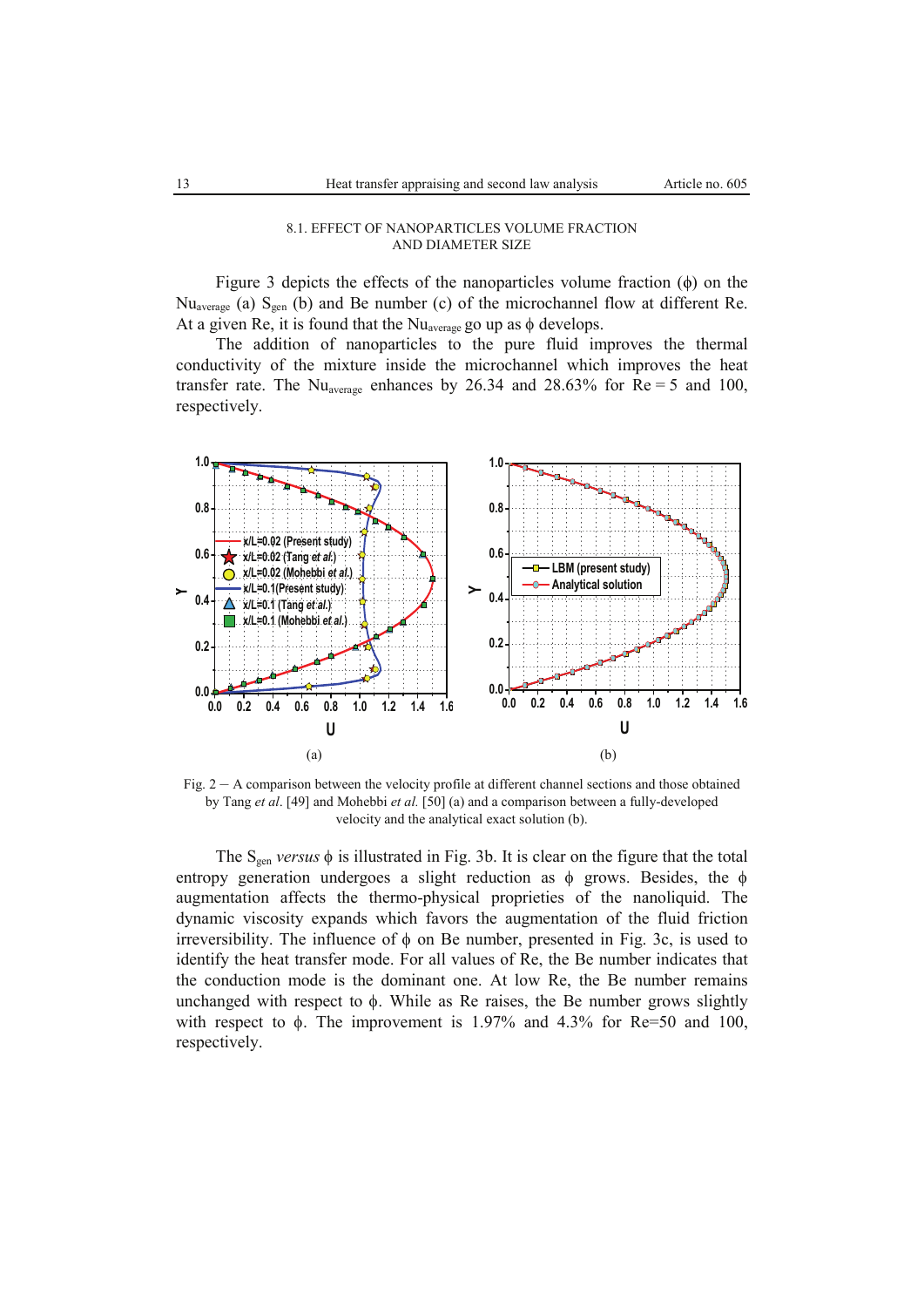Figure 4 illustrates the variation of Nuaverage *versus* the diameter size of Cu nanoparticles for various values of Kn and Re. It is noted that the maximum heat transfer occurs at low values of  $d_p$  and great values of Kn for all the value of Re. The use of microchannel in a variety of emerging application such us cooling electronics device is recommended with lower values of  $d_p$  and high values of Kn.



Fig. 3 – Variation of Nu<sub>average</sub> (a), S<sub>gen</sub> (b) and Be (c) as a function of nanoparticles volume fraction ( $\phi$ ) for different Re number for  $d_p = 25$  nm and Kn = 0.

8.2. EFFECT OF VISCOUS FORCES

The profile of the dimensionless horizontal velocity for nanofluid along the microchannel centerline is depicted in Fig. 5 (left) confirms that a fully-developed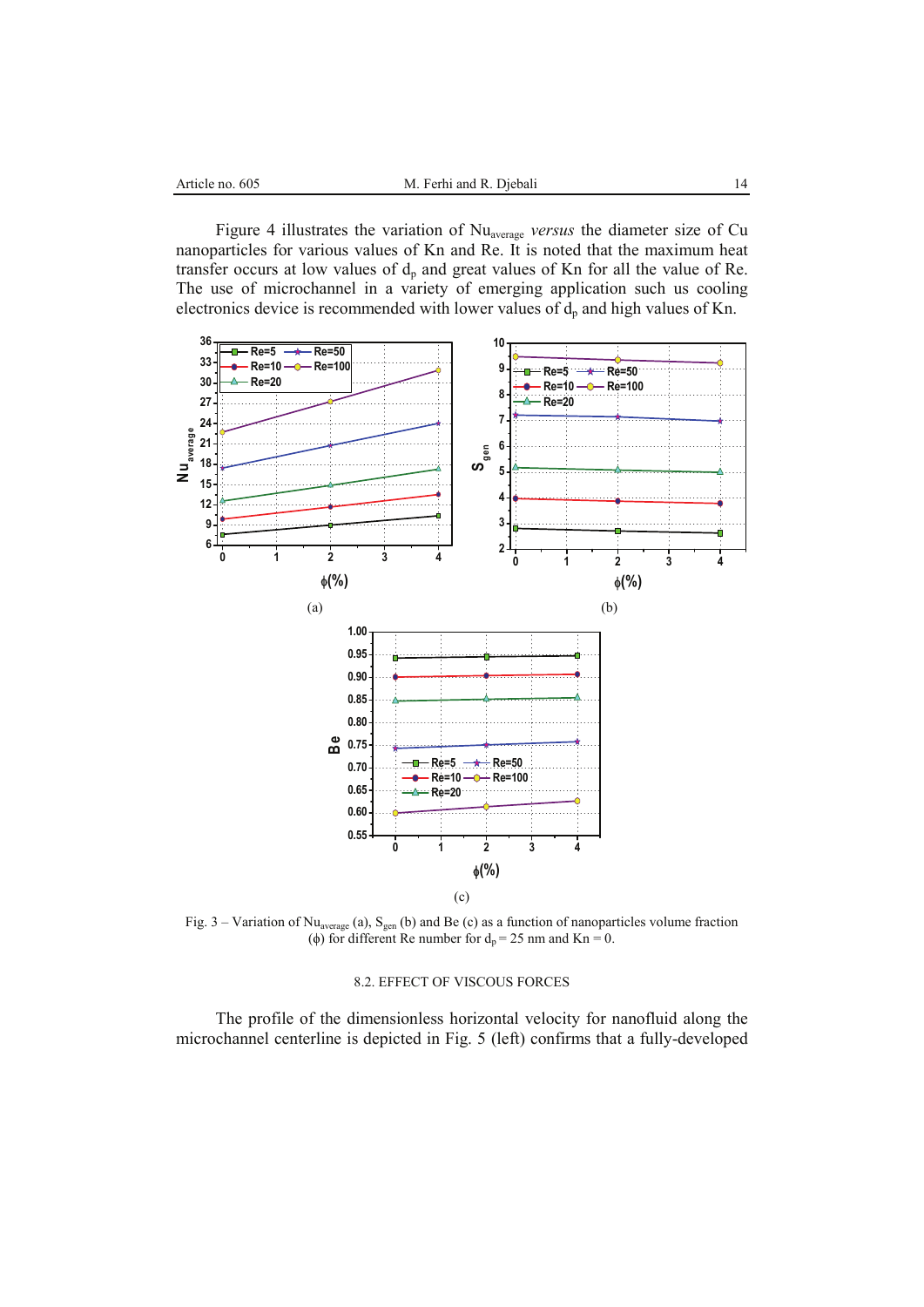

flow is reached more rapidly at lower values of Re ( $U_{max} = U_{in} = 1.5$ ). It is also observed that by increasing Reynolds number, the velocity field is developed later.

Fig.  $4 - \text{Variation of the Nu}_{\text{average}}$  as a function of the diameter size of Cu nanoparticles for different Re and Kn for  $\phi = 4\%$ .

Figure 5 (right) shows that the mixture temperature in the middle section of the microchannel develops at low Re. As Re growth, the temperature decrease until reaches zero for  $Re = 50$  and 100. Moreover, at low Re, the flow velocities is very low. Consequently, the heat exchange between the partially heated microchannel walls and the nanoliquid takes enough time. Increasing Re, the nanofluid motion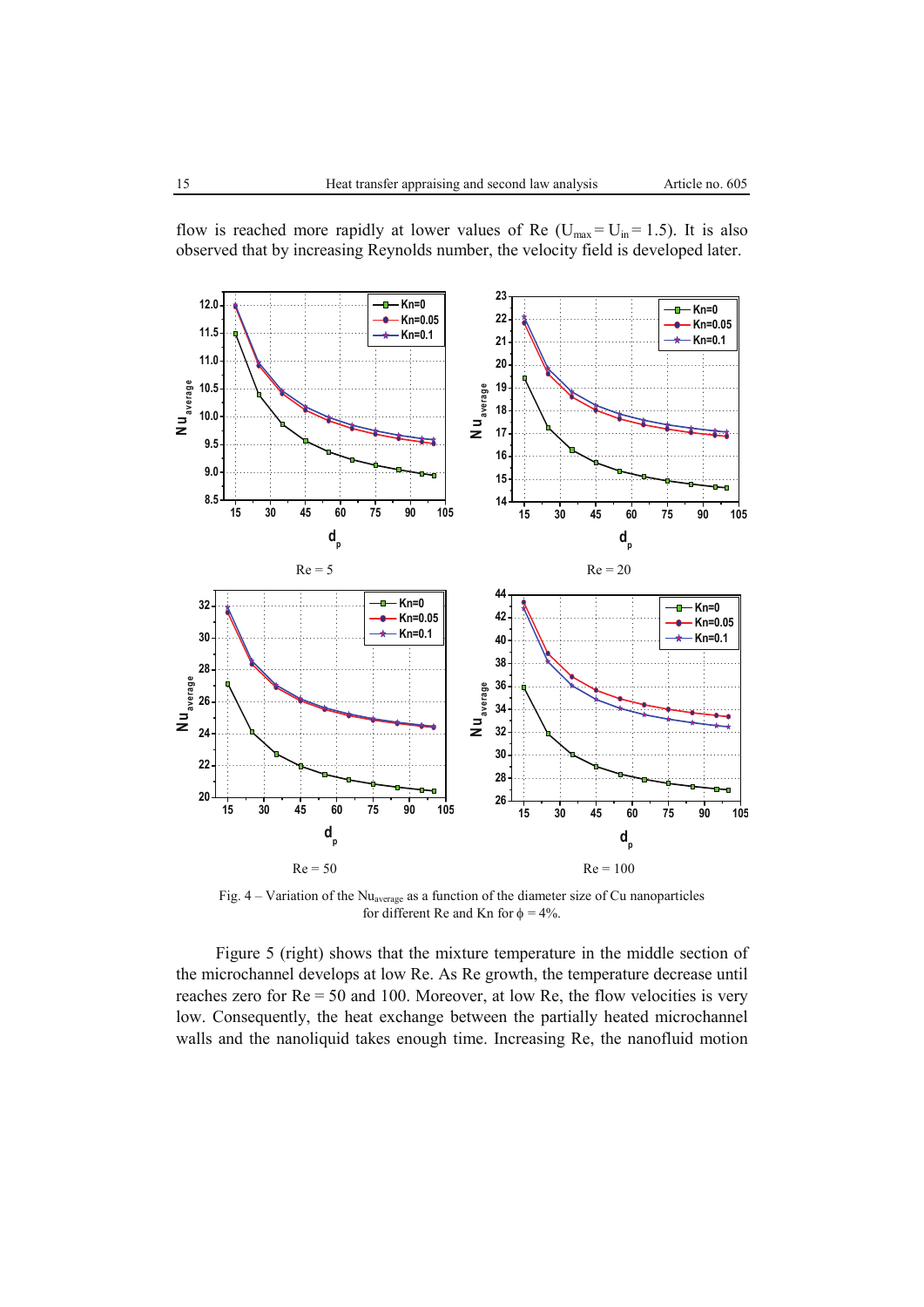

inside the microstructure becomes very rapidly due to the augmentation of flow velocity. This reason noticeably affects the thermal behavior of the nanofluid.

Fig. 5 – Velocity (left) and Temperature (right) profiles along the horizontal axis for the different Re and Kn.

Figure 6 illustrates the effect of Re on the Nu<sub>average</sub> (a),  $S_{gen}$  (b) and Be number (c) on the slip flow regime  $(0 \le Kn \le 0.1)$ . It is clear that the increase of Re enhances the heat transfer by  $67.4\%$  and  $71.26\%$  for Kn = 0 and 0.1, respectively (Fig. 6a). The raise of Re is accompanied by an augmentation in velocity of the microflow which improves the heat exchange between the walls and the nanofluid. Consequently, the heat transfer rate enhances. The variation of  $S_{gen}$  *versus* Re is depicted in Fig. 6b. The figure demonstrates that the growth of Re causes the augmentation of the total entropy generation inside the microchannel. Besides, as Re increase the motion of the nanoliquid expands due to the development of the velocity strength which improves of the nanofluid thermal conductivity near the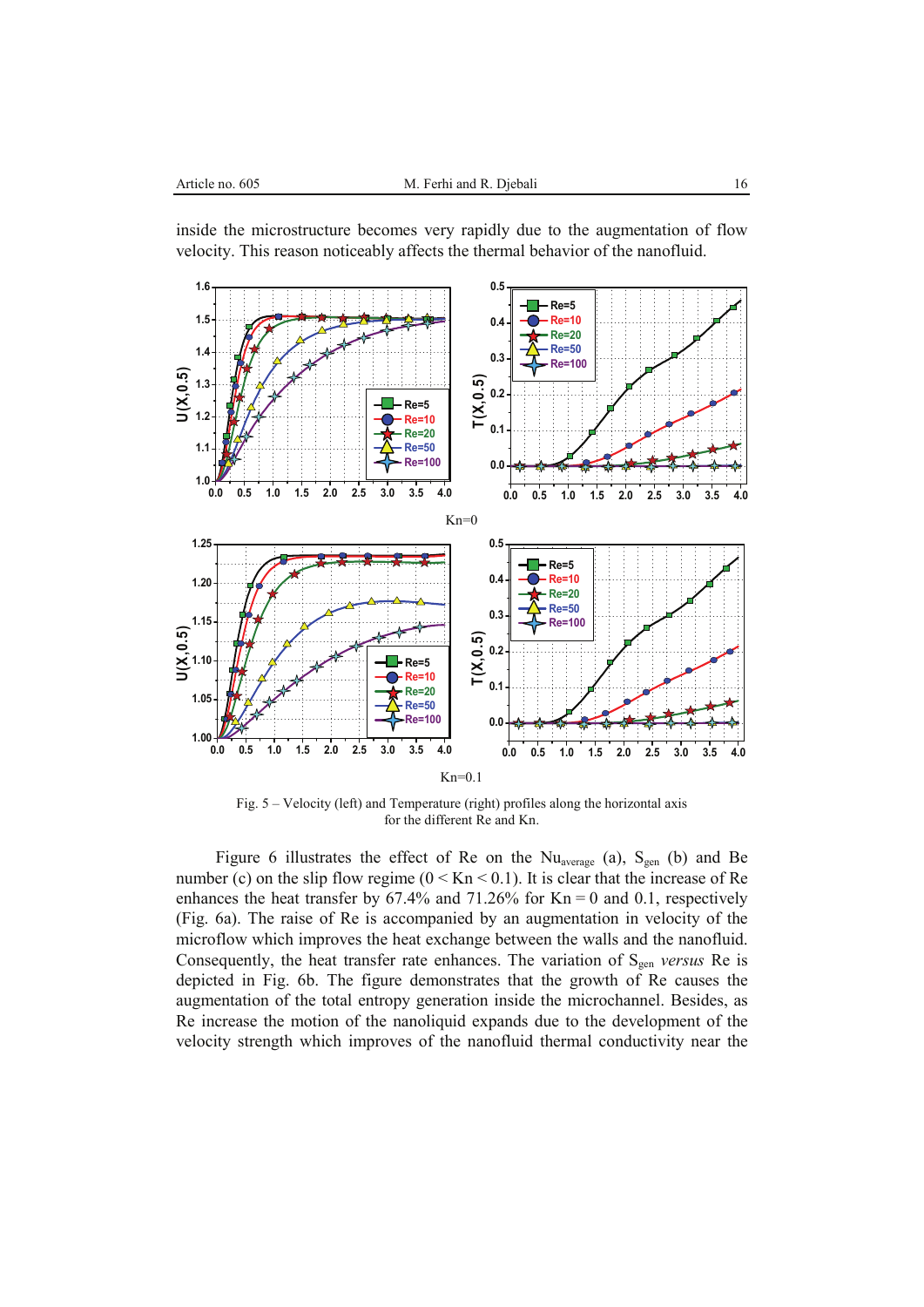partially microchannel walls. Consequently, the entropy due to heat transfer enhances. Figure 6c reveals to the evolution of Be number *vs* Re. The development of the total entropy generation reduces the Be number inside the mico-medium.



Fig. 6 – Variation of Nu<sub>average</sub> (a),  $S_{gen}$  (b) and Be (c) as a function of Re for different Kn and  $d_p = 25$  nm.

### 8.3. EFFECT OF KNUDSEN NUMBER

Figure 7 describes the evolution of the developed velocity profile along the vertical centerline according to Kn for different Re. The figure reveals the rise of Kn reduces the velocity in the core region of the microchannel and improves this one near the bottom and top walls. This is due to the slip condition applied to the microchannel walls. The rise of Re does not affect the developed velocity profile.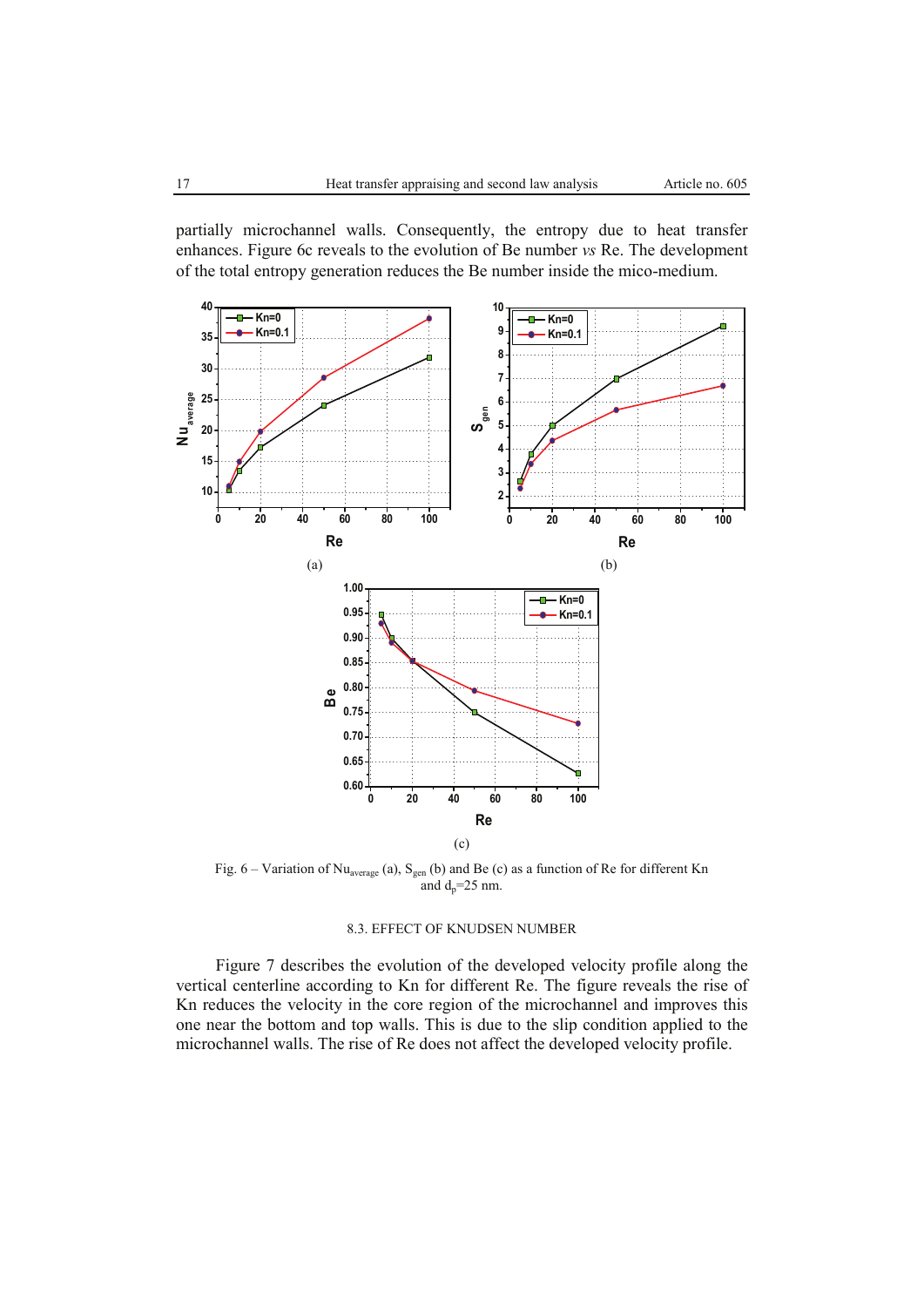

Fig.7 – Developed velocity profile of nanoliquid at the vertical centerline of the microchannel for different Kn and Re.

To better understand the temperature jump boundary conditions, Fig. 8 illustrates the temperature profiles of the nanofluid at  $X = L/4$  (left) and  $X = 3 \times L/4$  (right) along the vertical axis of the microchannel for different Kn and Re. It is seen on this figure that the increase of Kn leads to a higher temperature jump near the partially heated walls which results in a decrease of the temperature gradient. As Re raises the temperature goes down in the core region of the microchannel. Besides, at high Re, the velocity of nanofluid multiplies and the flow develops rapidly. Consequently, the mixture inside the microchannel does not have enough time to contact with the partially heated walls, which causes the reduction of nanofluid temperature.

Figure 9 presents the variation of the velocity of the Cu-water nanofluid along the horizontal axis of the microchannel for different Kn and Re. We can deduct from the figure that the axial velocity is considerably affected by the increase in Kn for all Re numbers. For each Re, the mid-height velocity reaches more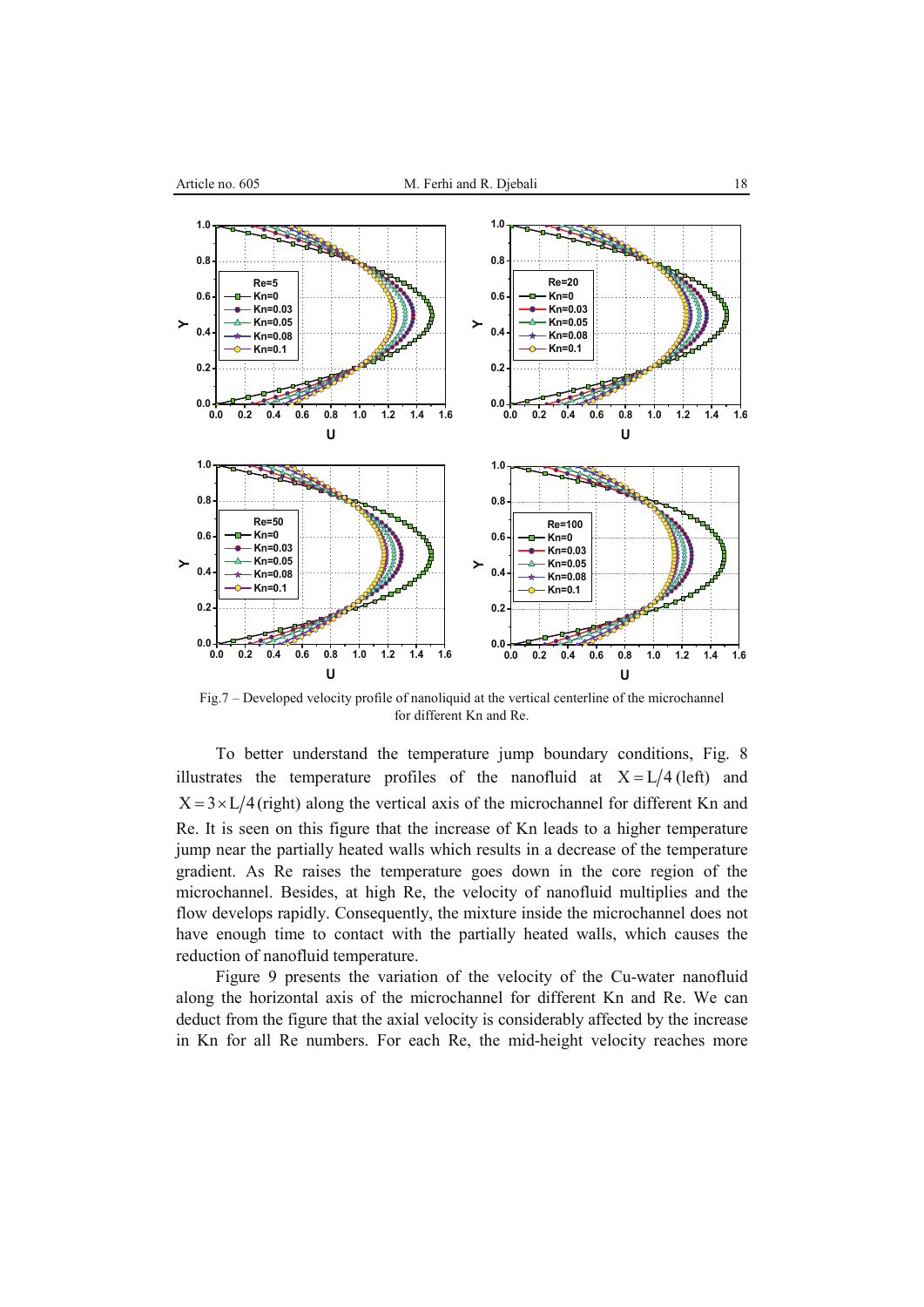

rapidly its maximum ( $U_{\text{max}}$ =1.5) at lower values of Re and Kn = 0. A considerable decrease of the mid-height velocity is observed when Kn rises.

Fig. 8 – Temperature profiles of nanoliquid at  $X = L/4$  (left) and  $X = 3 \times L/4$  (right) of the microchannel for different Kn and Re.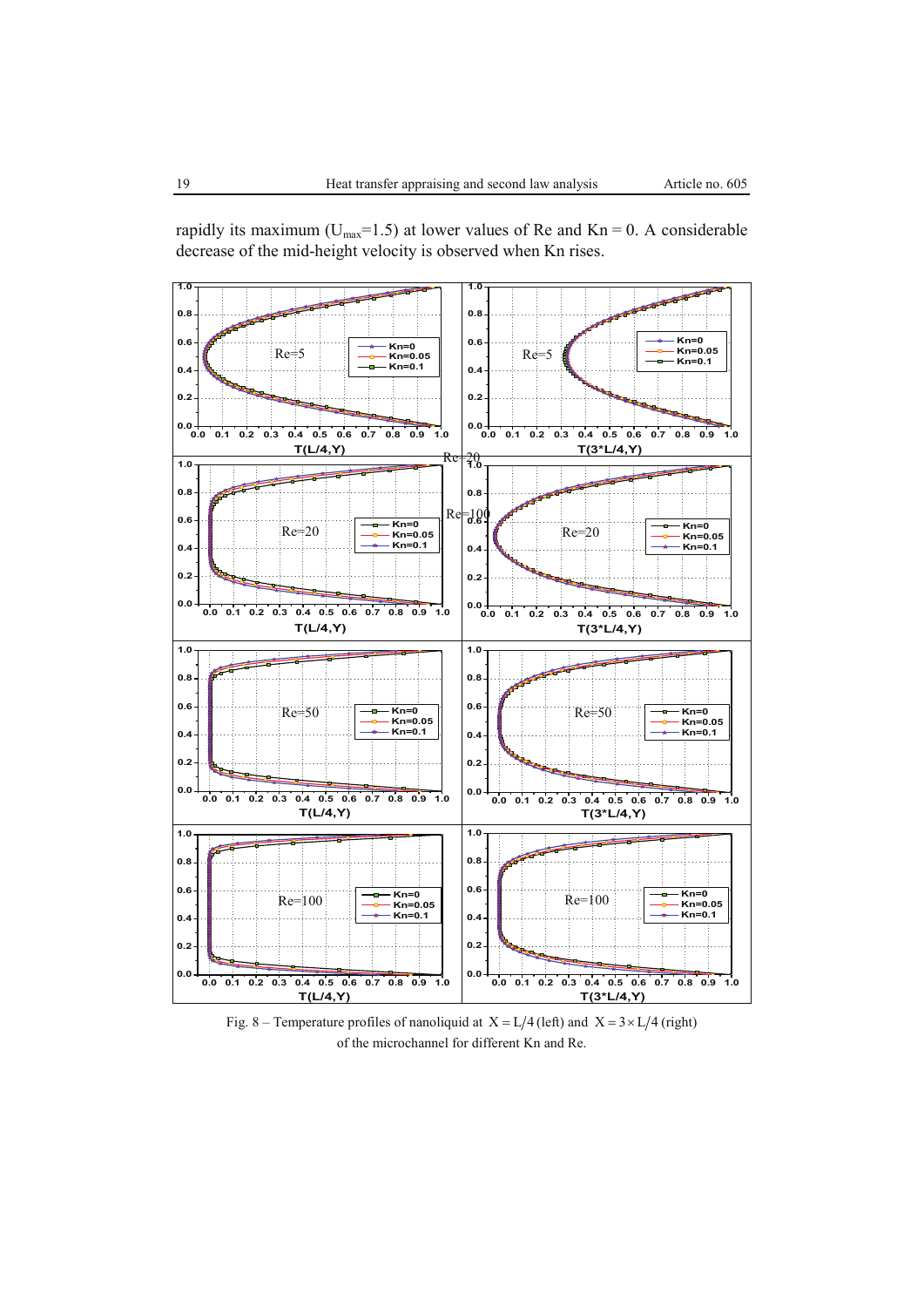

Fig. 9 – Velocity profiles along the horizontal axis for different Re and Kn.

Figures 10 and 11 delineate the results for slip velocity  $(U_s)$  and temperature jump ( $T_{\text{jump}}$ ) variations for different Kn and Re numbers. As can be seen from this figure, increasing Kn number leads to improve in slip velocities and temperature jump in the developing region. It can be observed also that the slip velocity is at its maximum near the wall at microchannel inlet and then it is reduced very slightly along the microchannel walls until reaching a fixed value. As for the temperature jump, the increase is remarkable at the heated zone of the walls. This is due to the temperature jump condition applied to the partially heated microchannel walls.

and temperature jump near the walls. For  $Re = 100$ , it is seen that the Nu<sub>average</sub> Figure 12 depicts the impact of Kn number on the Nu<sub>average</sub> (a),  $S_{gen}$  (b) and Be number (c) for different Re numbers. The variation of Nuaverage *versus* Kn for Cu-water nanofluid delineated in Fig. 12a shows that the heat transfer is enhanced with the increase in Kn for  $Re < 50$  owing to the development of the slip velocity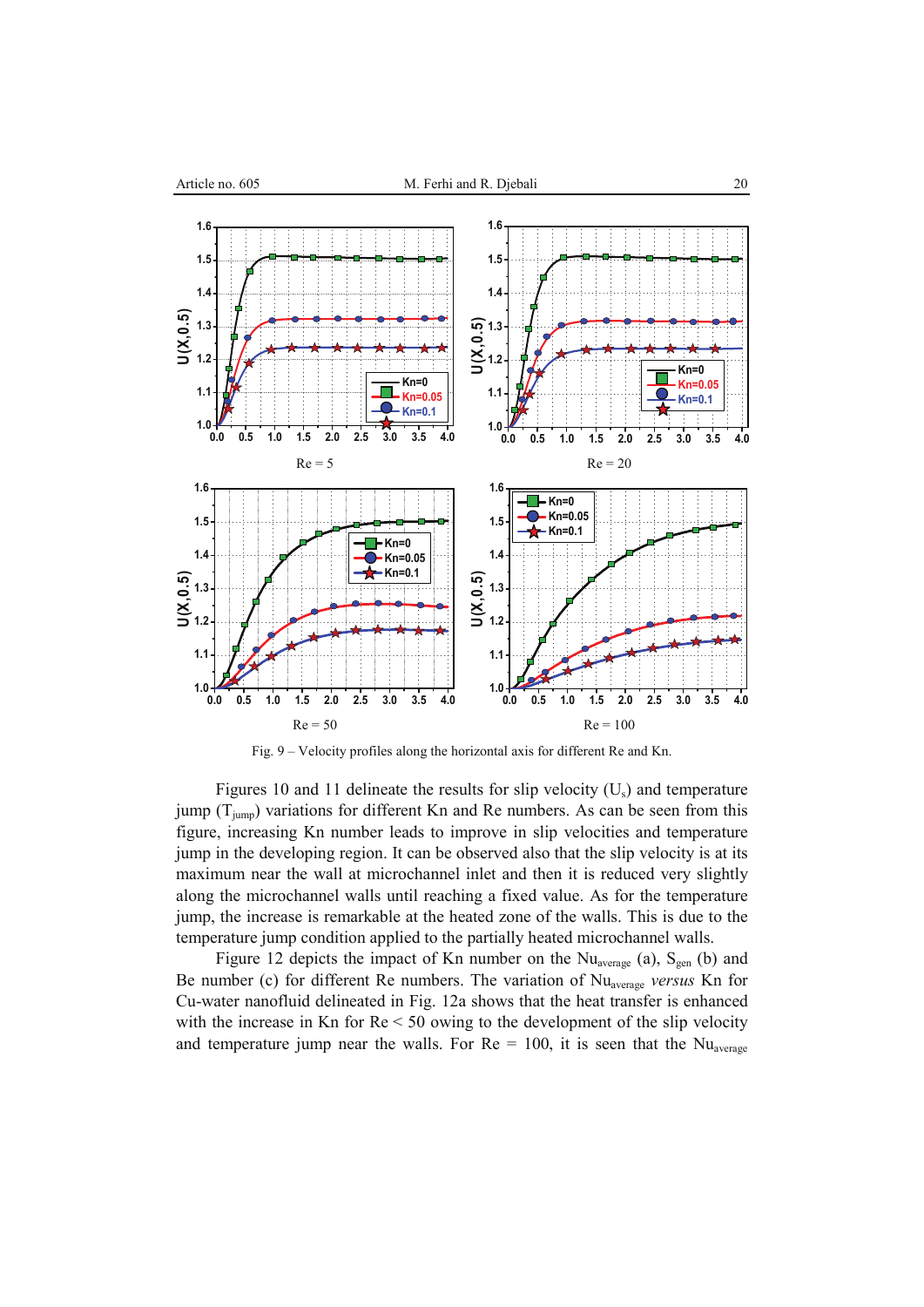

enhances for Kn < 0.05, then its remains unchanged for  $0.05 \leq Kn \leq 0.08$ , after this value the heat transfer undergoes a slight decrease.

Fig. 10 – Slip velocity along the microchannel wall for different Re and Kn.

The total entropy generation under the effect of Kn is presented in Fig. 12b. The augmentation of Kn noticeably reduces the irreversibility factor inside the micro medium. This reduction is more pronounced for high values of Re. The increase of Kn increase the slip velocity and the temperature jump near the partially heated microchannel wall which go up the motion of the mixture inside the confined medium. That is why, the entropy declines, also due to the fluid friction, which affects the total value of  $S_{gen}$ . Figure 12c reveals the variation of Be number under the effect of Kn. It is noted from the figure that the conduction mode is the dominant one. At low Re, the Be number remains constant as Kn growth (Re<20). For Re>50, the Be number enhance when Kn expands.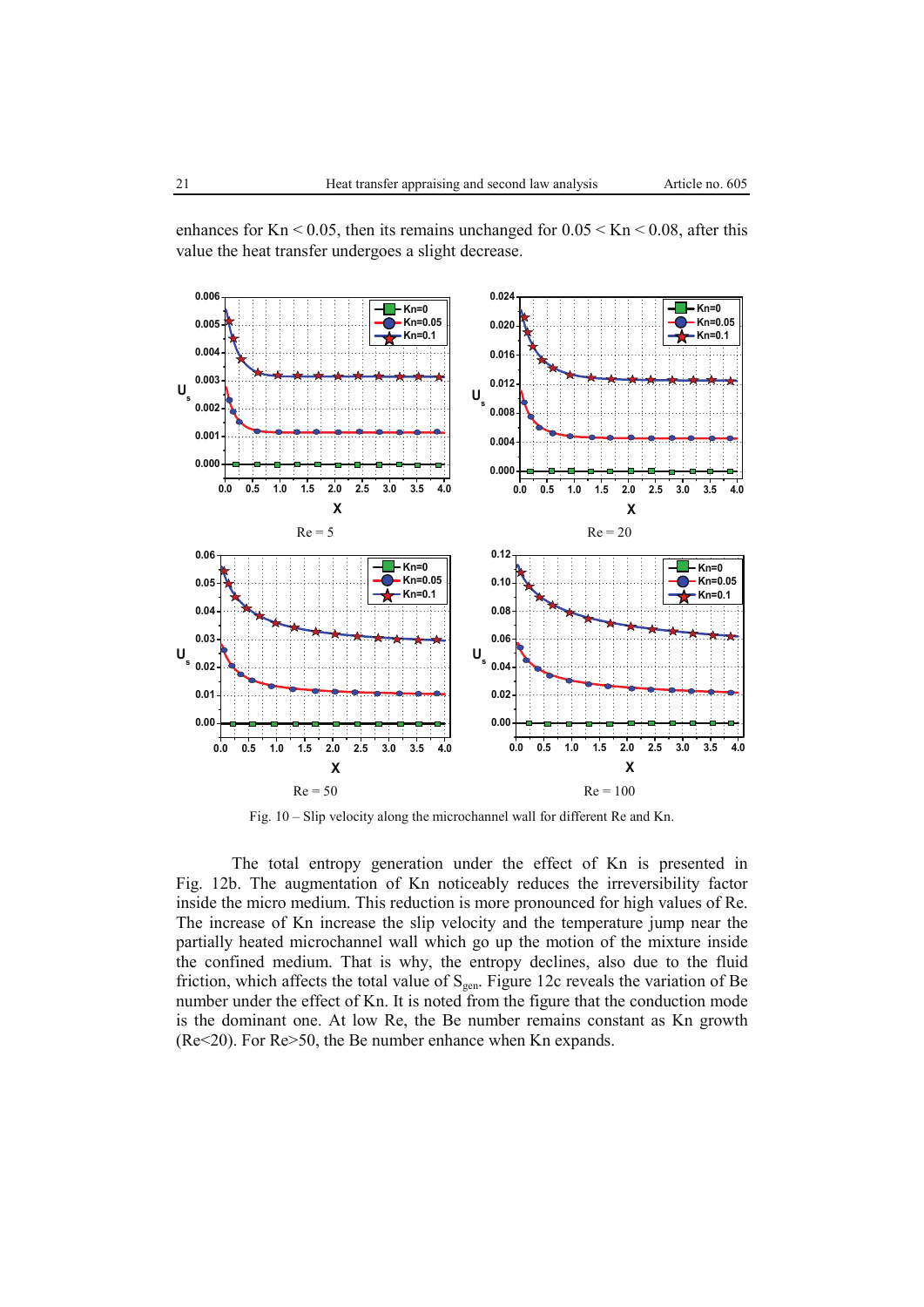

Fig. 11 – Temperature jump along the microchannel wall for different Re and Kn.

### **9. CONCLUSION**

A numerical investigation has been performed in a microchannel partially heated from the horizontal walls, flowed with a cold nanoliquid at the inlet and crossed with Cu-water nanofluid. LBM is used for resolving the Navier-Stokes equations. Slip velocity and temperature jump conditions are applied to the lower and upper microchannel walls in the slip flow regime. The controls of the microflow characteristics are studied under the effect of several parameters. The most important findings are concluded as follow:

 $-$  As  $\phi$  growth, the Nu<sub>average</sub>, and S<sub>gen</sub> increases and decreases respectively.

Be  $> 0.5$  for all value of Re with respect to  $\phi$ . Consequently, the conduction mode is the dominant one.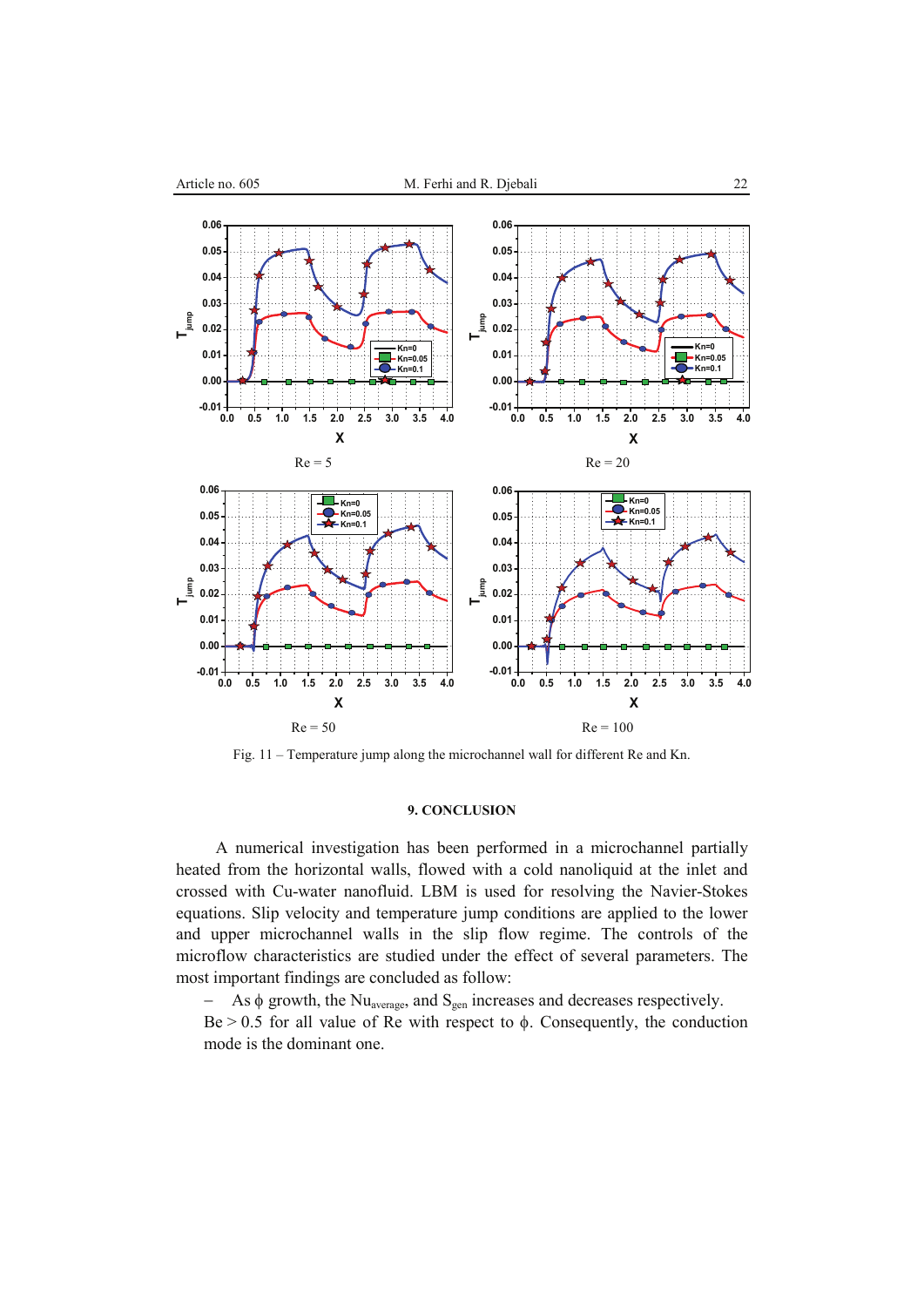

Fig. 12 – Variation of Nuaverage (a), Sgen (b) and Be (c) *versus* Kn for different Re,  $\tilde{d}_p = 25$  nm and  $\phi = 4\%$ .

- The increase of Cu nanoparticles diameter size reduces the heat transfer rate.
- The augmentation of viscous force affects the hydrodynamic and thermal behavior of the flow. It also found that this factor improves the heat transfer and entropy generation and decreases the Be number.
- The rise in Kn leads to decline of the velocity in the core region and it expansion near the microchannel walls.
- The horizontal velocity drops by increasing Kn for all value of Re.
- The slip velocity takes a maximum value in the walls part near the inlet and then declines along the microchannel axis for  $Kn > 0$ . The temperature jump is at its maximum near the heated zone.
- The augmentation of Kn develops the slip velocity and temperature jump.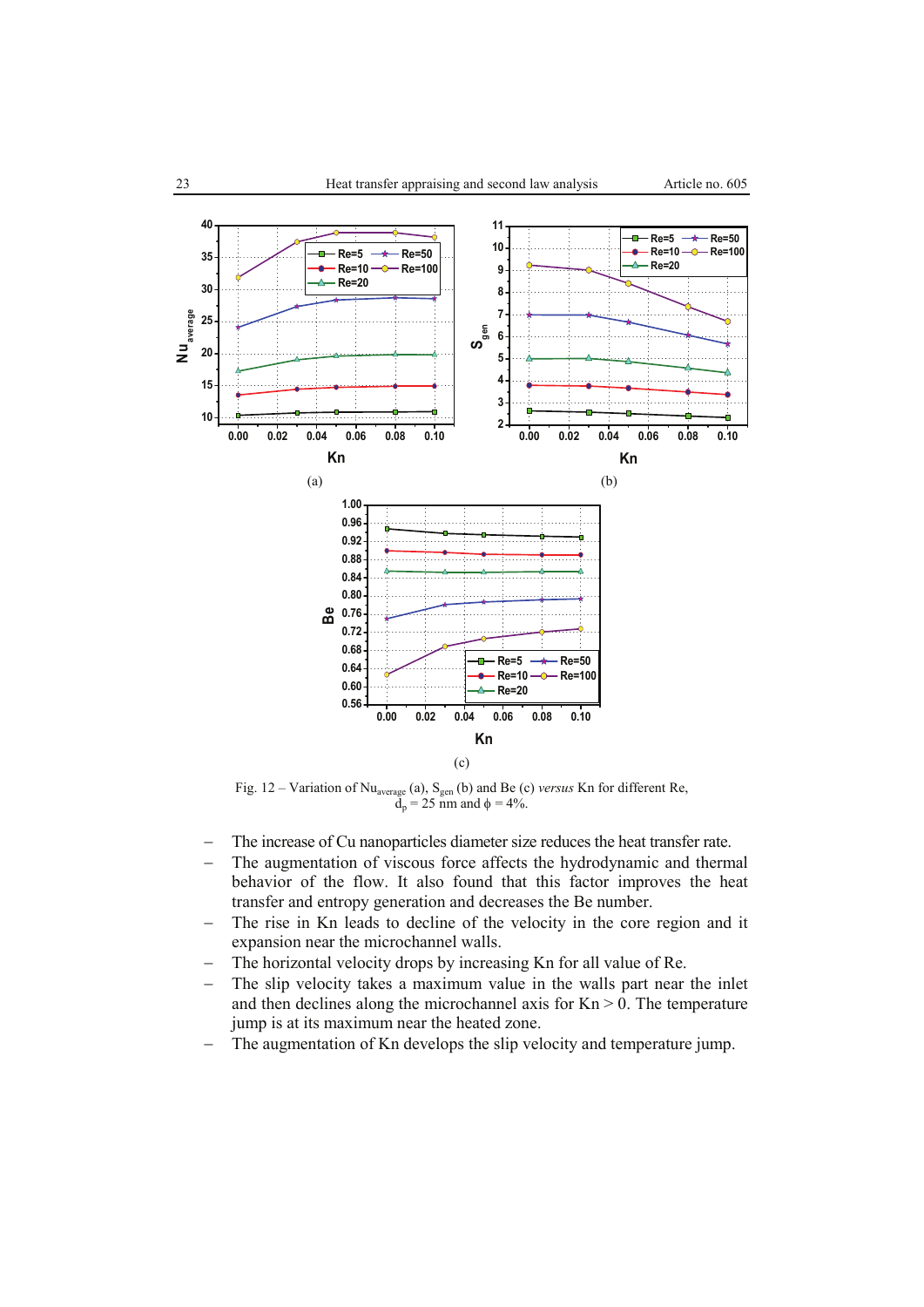Nuaverage enhances with Kn for lower value of Re while for great value of Re the Nu<sub>average</sub> increases for Kn  $\leq$  0.05, while for 0.05  $\leq$  Kn  $\leq$  0.08 the heat transfer remains constant, then it drops to  $Kn \ge 0.08$ . The total entropy generation expands with Kn, this behavior is more pronounced for higher value of Re. The Be number is unchanged for low value of Re with respect to Kn, but at higher value of Re the Be improves with Kn.

*Disclosure statement*: The authors declare that there is no conflict of interest regarding the publication of this article and there were no external funding sources for this study.

#### **REFERENCES**

- 1. X. Nie, G. D. Doolen, and S. Chen, J. stat. phy. **107**, 279–289 (2002).
- 2. C. M. Ho, Annu. Rev. Fluid Mech. **30**, 579–612 (1998).
- 3. Y. Xuan, Q. Li, and M. Ye, Int. J. Therm. Sci. **46**, 105–111 (2007).
- 4. T. Adams, S. Abdel-Khalik, S. Jeter, and Z. Qureshi, Int. J. Heat and Mass Transfer. **41**, 851–857 (1998).
- 5. Y. Elguennouni, M. Hssikou, J. Baliti, and M. Alaoui, Math. Probl. Eng. **2020**, 1–13 (2020).
- 6. H. H. Afrouzi, M. Hosseini, D. Toghraie, E. Mehryaar, and M. Afrand, Physica A: Stat. Mech. App. **553**, 124–669 (2020).
- 7. M. Kalteh and S. S. Abedinzadeh, Iranian J. of Sci. and Technol., Trans. Mech. Eng. **42**, 23–34 (2018).
- 8. M. Afrand, A. Karimipour, A. A. Nadooshan, and M. Akbari, Physica E: Low-Dimens. Syst. and Nanostructures. **84**, 474–481 (2018).
- 9. A. Karimipour, A. Taghipour, and A. Malvandi, J. Magn. Magn. Mater. **419**, 420–428 (2016).
- 10. A. Karimipour and M. Afrand, Proceedings of the Institution of Mechanical Engineers, Part C: J. Mecha. Eng. Sci. **230**, 1921–1936 (2016).
- 11. A. Karimipour, A. D'Orazio, and M. S. Shadloo, Physica E: Low-Dimens. Syst. Nanostructures. **86**, 146–153 (2017).
- 12. A. Karimipour, Int. J. Therm. Sci. **91**, 146–156 (2015).
- 13. F. Verhaeghe, L. S. Luo, and B. Blanpain, J. Comput. Phy. **228**, 147–157 (2009).
- 14. X. Niu, C. Shu, Y. Chew, Comput. Fluids. **36**, 273–281 (2007).
- 15. Y. Zhang, G. Xie, A. Karimipour, and B. Sundén, Numer. Heat Transfer, Part A: Applications. **78**, 159–179 (2020).
- 16. A. D'Orazio, M. Corcione, and G. P. Celata, Int. J. Therm. Sci. **43**, 575–586 (2004).
- 17. M. Mozaffari, A. Karimipour, and A. D'Orazio, J. Therm. Anal. Calorim. **137**, 229–243 (2019).
- 18. M. Mozaffari, A. D'Orazio, A. Karimipour, A. Abdollahi, and M. R. Safaei. Int. J. Numer. Methods Heat Fluid Flow. **30**, 3371–3398 (2019).
- 19. R. Zarita and M. Hachemi, Front. Heat Mass Trans. (FHMT). **12 (**2018).
- 20. A. Raisi, B. Ghasemi, and S. M. Aminossadati. Num. Heat Transfer, Part A: Applications. **59**, 114–129 (2011).
- 21. A. Arabpour, A. Karimipour, D. Toghraie, and O. A. Akbari, J. Therm. Anal. Calorim. **131**, 2975–2991 (2018).
- 22. R. L. Monaledi and O. D. Makinde, J. Therm. Anal. Calorim. 2020:1–11.
- 23. S. Sindhu, B. Gireesha, and G. Sowmya, Int. J. Numer. Methods Heat Fluid Flow. **30**, 5063–5085 (2020).
- 24. A.A.A.A. Al-Rashed, A. Shahsavar, S. Entezari, M. A. Moghimi, S. A. Adio, and T. K. Nguyen, App. Therm. Eng. **155**, 247–258 (2019).
- 25. G. Huminic and A. Huminic, J. Mol. Liq. **302**, 112–533 (2020).